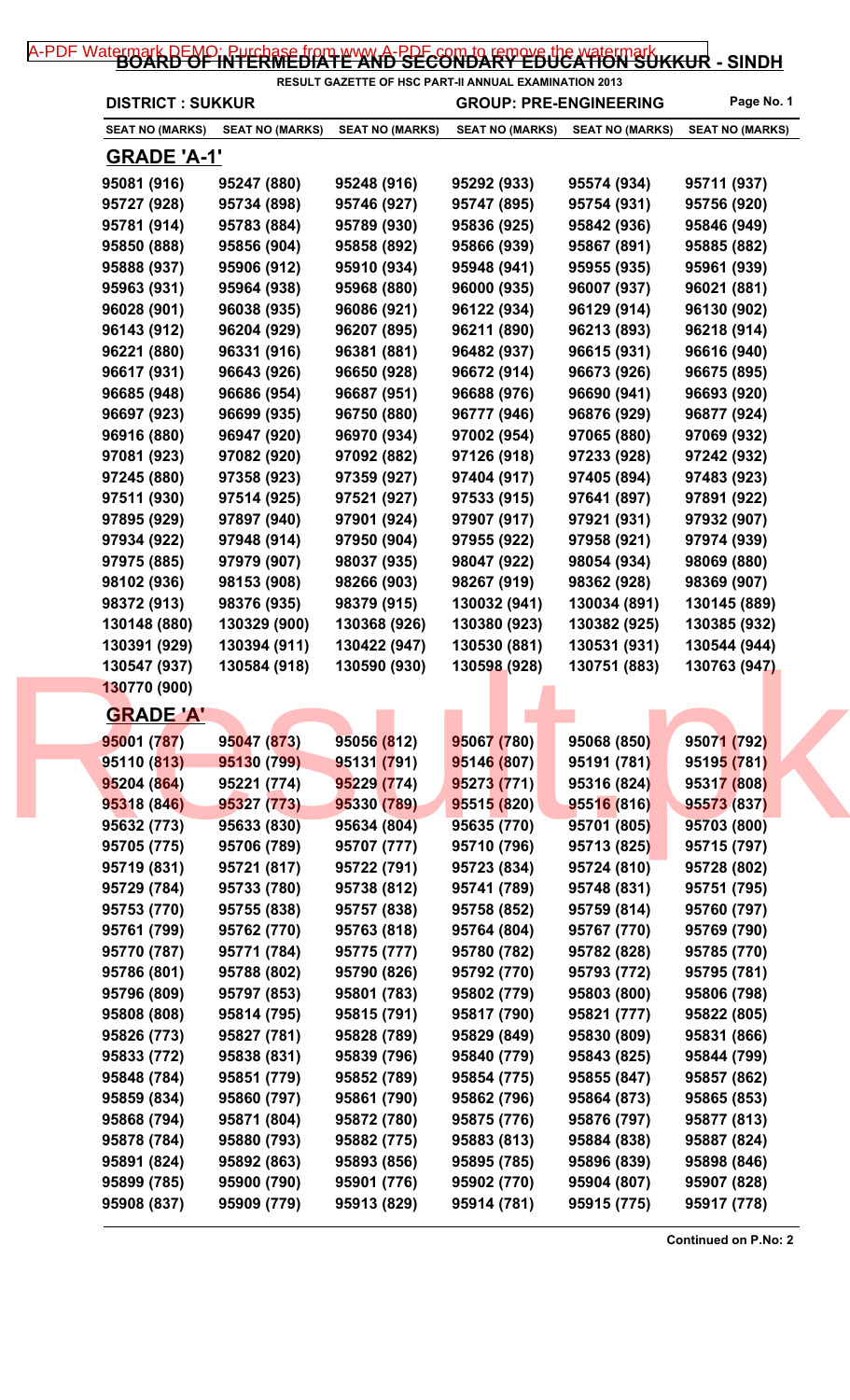| <b>SEAT NO (MARKS)</b> | <b>SEAT NO (MARKS)</b> | <b>SEAT NO (MARKS)</b> | <b>SEAT NO (MARKS)</b> | <b>SEAT NO (MARKS)</b> | <b>SEAT NO (MARKS)</b> |
|------------------------|------------------------|------------------------|------------------------|------------------------|------------------------|
|                        |                        |                        |                        |                        |                        |
| <u>GRADE 'A'</u>       |                        |                        |                        |                        |                        |
| 95919 (784)            | 95921 (770)            | 95923 (788)            | 95929 (861)            | 95933 (770)            | 95934 (770)            |
| 95935 (787)            | 95936 (770)            | 95938 (785)            | 95940 (800)            | 95944 (825)            | 95949 (788)            |
| 95950 (770)            | 95956 (770)            | 95958 (770)            | 95959 (774)            | 95965 (794)            | 95966 (870)            |
| 95967 (871)            | 95969 (818)            | 95970 (827)            | 95971 (770)            | 95972 (784)            | 95973 (829)            |
| 95974 (847)            | 95975 (778)            | 95977 (791)            | 95978 (770)            | 95979 (800)            | 95980 (836)            |
| 95981 (781)            | 95982 (770)            | 95986 (868)            | 95987 (840)            | 95988 (845)            | 95989 (816)            |
| 95992 (802)            | 95993 (797)            | 95995 (810)            | 96002 (774)            | 96003 (812)            | 96006 (775)            |
| 96013 (793)            | 96017 (770)            | 96020 (825)            | 96022 (852)            | 96024 (800)            | 96025 (770)            |
| 96027 (820)            | 96029 (834)            | 96030 (774)            | 96031 (771)            | 96034 (826)            | 96035 (816)            |
| 96039 (806)            | 96040 (847)            | 96041 (831)            | 96044 (855)            | 96045 (773)            | 96049 (811)            |
| 96081 (823)            | 96092 (827)            | 96121 (850)            | 96123 (770)            | 96124 (792)            | 96125 (802)            |
| 96126 (869)            | 96127 (828)            | 96128 (855)            | 96131 (792)            | 96132 (854)            | 96133 (815)            |
| 96135 (819)            | 96136 (803)            | 96137 (775)            | 96139 (810)            | 96145 (807)            | 96161 (870)            |
| 96170 (770)            | 96183 (852)            | 96184 (820)            | 96201 (786)            | 96202 (809)            | 96203 (782)            |
| 96205 (794)            | 96206 (804)            | 96208 (770)            | 96209 (851)            | 96210 (832)            | 96212 (811)            |
| 96214 (820)            | 96216 (846)            | 96217 (874)            | 96222 (774)            | 96223 (780)            | 96224 (806)            |
| 96225 (782)            | 96226 (793)            | 96227 (820)            | 96228 (860)            | 96230 (770)            | 96232 (840)            |
| 96234 (789)            | 96236 (781)            | 96238 (807)            | 96290 (771)            | 96332 (851)            | 96414 (770)            |
| 96425 (816)            | 96497 (856)            | 96500 (771)            | 96511 (806)            | 96606 (794)            | 96610 (831)            |
| 96611 (796)            | 96613 (770)            | 96618 (839)            | 96645 (789)            | 96646 (790)            | 96648 (770)            |
| 96653 (776)            | 96654 (770)            | 96661 (774)            | 96662 (771)            | 96666 (813)            | 96667 (834)            |
| 96678 (823)            | 96682 (811)            | 96684 (854)            | 96696 (785)            | 96729 (857)            | 96734 (786)            |
| 96741 (820)            | 96754 (848)            | 96768 (770)            | 96776 (798)            | 96793 (774)            | 96794 (833)            |
| 96795 (812)            | 96805 (770)            | 96809 (815)            | 96811 (840)            | 96827 (778)            | 96854 (808)            |
|                        |                        |                        | 96930 (848)            | 96955 (806)            |                        |
| 96865 (824)            | 96879 (858)            | 96903 (779)            |                        |                        | 96957 (781)            |
| 96974 (802)            | 96982 (792)            | 96985 (843)            | 96988 (780)            | 96991 (770)            | 97005 (770)            |
| 97048 (776)            | 97058 (815)            | 97059 (806)            | 97062 (774)            | 97064 (775)            | 97068 (793)            |
| 97070 (818)            | 97072 (783)            | 97080 (828)            | 97166 (770)            | 97176 (802)            | 97188 (805)            |
| 97190 (845)            | 97201 (792)            | 97202 (798)            | 97206 (812)            | 97207 (770)            | 97211 (838)            |
| 97230 (789)            | 97241 (782)            | 97250 (770)            | 97275 (874)            | 97341 (790)            | 97342 (818)            |
| 97346 (821)            | 97348 (843)            | 97350 (770)            | 97351 (830)            | 97353 (812)            | 97355 (793)            |
| 97361 (821)            | 97363 (770)            | 97364 (775)            | 97365 (808)            | 97395 (774)            | 97412 (842)            |
| 97500 (803)            | 97512 (772)            | 97759 (791)            | 97899 (776)            | 97900 (868)            | 97911 (784)            |
| 97912 (847)            | 97914 (853)            | 97918 (850)            | 97919 (793)            | 97925 (832)            | 97927 (855)            |
| 97930 (855)            | 97935 (804)            | 97940 (811)            | 97945 (794)            | 97946 (868)            | 97949 (844)            |
| 97954 (785)            | 97956 (786)            | 97973 (793)            | 97976 (784)            | 97983 (787)            | 98011 (835)            |
| 98014 (794)            | 98015 (849)            | 98018 (851)            | 98022 (847)            | 98031 (784)            | 98041 (792)            |
| 98045 (791)            | 98049 (821)            | 98056 (784)            | 98058 (816)            | 98064 (776)            | 98065 (807)            |
| 98074 (824)            | 98081 (838)            | 98094 (821)            | 98101 (772)            | 98111 (770)            | 98115 (770)            |
| 98138 (796)            | 98218 (772)            | 98352 (866)            | 98353 (790)            | 98354 (770)            | 98355 (837)            |
| 98358 (770)            | 98359 (780)            | 98361 (823)            | 98364 (814)            | 98365 (790)            | 98368 (820)            |
| 98373 (798)            | 98375 (793)            | 98377 (836)            | 98382 (775)            | 98384 (819)            | 98386 (816)            |
| 130006 (846)           | 130007 (816)           | 130026 (839)           | 130031 (857)           | 130033 (795)           | 130035 (798)           |
| 130037 (854)           | 130044 (807)           | 130046 (777)           | 130048 (818)           | 130141 (794)           | 130142 (807)           |
| 130143 (812)           | 130147 (803)           | 130149 (798)           | 130150 (829)           | 130152 (859)           | 130153 (779)           |
| 130154 (841)           | 130155 (818)           | 130157 (861)           | 130158 (812)           | 130159 (846)           | 130161 (858)           |
| 130162 (807)           | 130163 (840)           | 130164 (833)           | 130165 (871)           | 130166 (813)           | 130167 (819)           |
| 130168 (810)           | 130169 (816)           | 130171 (842)           | 130172 (838)           | 130173 (802)           | 130174 (854)           |
| 130175 (871)           | 130235 (814)           | 130373 (798)           | 130377 (839)           | 130378 (782)           | 130386 (853)           |
| 130390 (874)           | 130392 (790)           | 130400 (819)           | 130401 (797)           | 130408 (780)           | 130412 (822)           |
| 130414 (835)           | 130420 (810)           | 130421 (770)           | 130427 (799)           | 130440 (779)           | 130445 (813)           |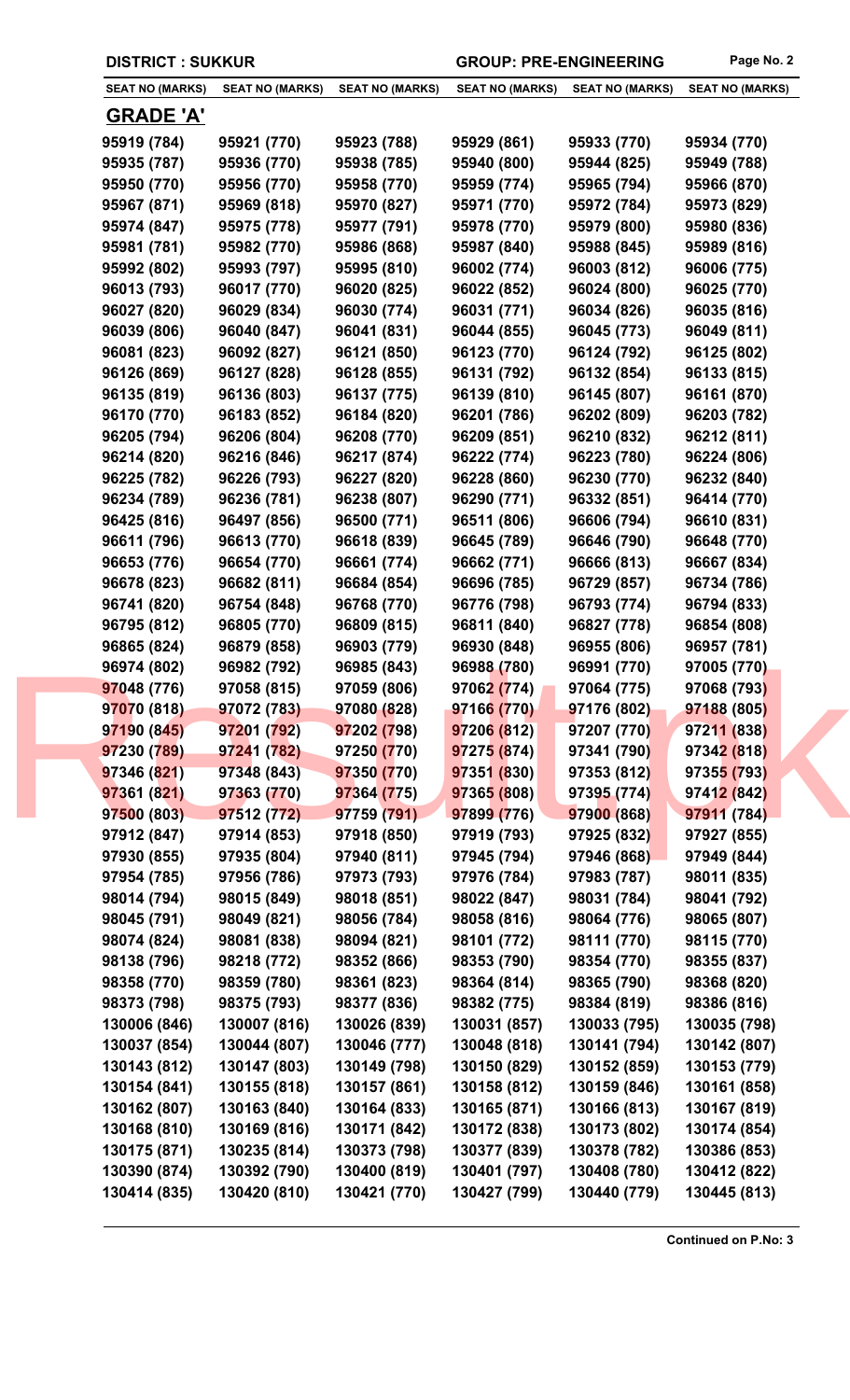| <b>DISTRICT: SUKKUR</b>    |                            |                            | <b>GROUP: PRE-ENGINEERING</b> |                            | Page No. 3                 |
|----------------------------|----------------------------|----------------------------|-------------------------------|----------------------------|----------------------------|
| <b>SEAT NO (MARKS)</b>     | <b>SEAT NO (MARKS)</b>     | <b>SEAT NO (MARKS)</b>     | <b>SEAT NO (MARKS)</b>        | <b>SEAT NO (MARKS)</b>     | <b>SEAT NO (MARKS)</b>     |
| <b>GRADE 'A'</b>           |                            |                            |                               |                            |                            |
| 130449 (808)               | 130453 (785)               | 130482 (871)               | 130524 (807)                  | 130525 (801)               | 130532 (801)               |
| 130533 (802)               | 130538 (868)               | 130539 (859)               | 130541 (779)                  | 130542 (783)               | 130549 (780)               |
| 130568 (776)               | 130581 (804)               | 130582 (826)               | 130586 (802)                  | 130588 (812)               | 130593 (785)               |
| 130619 (796)               | 130681 (780)               | 130701 (772)               | 130702 (802)                  | 130703 (818)               | 130704 (859)               |
| 130705 (787)               | 130706 (826)               | 130707 (776)               | 130752 (775)                  | 130753 (809)               | 130754 (841)               |
| 130755 (820)               | 130756 (834)               | 130757 (849)               | 130758 (845)                  | 130759 (839)               | 130760 (857)               |
| 130761 (772)               | 130762 (846)               | 130766 (836)               | 130769 (828)                  | 130771 (813)               | 130772 (849)               |
| 130773 (817)               | 130774 (806)               | 130775 (851)               |                               |                            |                            |
| <b>GRADE 'B'</b>           |                            |                            |                               |                            |                            |
| 95002 (714)                | 95004 (684)                | 95006 (691)                | 95008 (706)                   | 95017 (674)                | 95030 (708)                |
| 95031 (677)                | 95032 (688)                | 95033 (717)                | 95036 (673)                   | 95037 (759)                | 95038 (739)                |
| 95040 (693)                | 95043 (692)                | 95045 (661)                | 95046 (715)                   | 95048 (681)                | 95049 (671)                |
| 95050 (693)                | 95051 (713)                | 95052 (714)                | 95053 (704)                   | 95054 (660)                | 95055 (685)                |
| 95058 (691)                | 95059 (664)                | 95061 (699)                | 95062 (742)                   | 95063 (707)                | 95065 (681)                |
| 95070 (678)                | 95073 (671)                | 95074 (683)                | 95076 (738)                   | 95077 (660)                | 95078 (688)                |
| 95080 (753)                | 95082 (689)                | 95083 (733)                | 95084 (728)                   | 95085 (697)                | 95086 (660)                |
| 95088 (716)                | 95089 (683)                | 95090 (710)                | 95091 (680)                   | 95092 (761)                | 95093 (677)                |
| 95097 (690)                | 95098 (732)                | 95099 (685)                | 95100 (735)                   | 95101 (749)                | 95102 (743)                |
| 95103 (697)                | 95104 (725)                | 95105 (739)                | 95106 (739)                   | 95107 (667)                | 95108 (703)                |
| 95109 (758)                | 95112 (695)                | 95115 (729)                | 95118 (675)                   | 95119 (666)                | 95120 (660)                |
| 95121 (752)                | 95122 (743)                | 95129 (704)                | 95133 (676)                   | 95137 (692)                | 95138 (660)                |
| 95145 (687)                | 95147 (660)                | 95148 (733)                | 95156 (744)                   | 95158 (717)                | 95159 (747)                |
| 95160 (744)                | 95161 (679)                | 95169 (753)                | 95172 (669)                   | 95173 (742)                | 95178 (699)                |
| 95179 (738)                | 95181 (723)                | 95182 (690)                | 95183 (661)                   | 95184 (737)                | 95185 (740)                |
| 95186 (723)                | 95187 (660)                | 95189 (734)                | 95192 (688)                   | 95193 (689)<br>95203 (681) | 95194 (753)                |
| 95196 (727)<br>95207 (712) | 95197 (678)<br>95208 (660) | 95198 (715)<br>95209 (684) | 95199 (684)<br>95210 (660)    | 95211 (722)                | 95205 (719)<br>95213 (748) |
| 95215 (681)                | 95217 (694)                | 95218 (746)                | 95220 (660)                   | 95222 (743)                | 95223 (686)                |
| 95225 (739)                | 95230 (660)                | 95231 (764)                | 95234 (688)                   | 95238 (720)                | 95239 (697)                |
| 95240 (724)                | 95241 (661)                | 95244 (677)                | 95245 (693)                   | 95246 (748)                | 95249 (660)                |
| 95251 (683)                | 95253 (733)                | 95260 (759)                | 95262 (724)                   | 95263 (672)                | 95267 (670)                |
| 95274 (708)                | 95276 (764)                | 95282 (685)                | 95288 (710)                   | 95290 (717)                | 95291 (724)                |
| 95293 (671)                | 95294 (756)                | 95298 (703)                | 95300 (700)                   | 95301 (700)                | 95303 (669)                |
| 95304 (678)                | 95306 (682)                | 95312 (683)                | 95313 (671)                   | 95314 (725)                | 95315 (724)                |
| 95323 (690)                | 95326 (699)                | 95332 (730)                | 95335 (755)                   | 95338 (667)                | 95339 (685)                |
| 95412 (699)                | 95434 (660)                | 95436 (697)                | 95459 (695)                   | 95464 (668)                | 95471 (702)                |
| 95479 (725)                | 95484 (667)                | 95486 (679)                | 95487 (686)                   | 95489 (670)                | 95494 (673)                |
| 95509 (679)                | 95518 (685)                | 95520 (680)                | 95522 (660)                   | 95525 (668)                | 95534 (680)                |
| 95539 (742)                | 95564 (674)                | 95572 (751)                | 95588 (757)                   | 95603 (692)                | 95617 (660)                |
| 95625 (725)                | 95626 (691)                | 95627 (743)                | 95638 (745)                   | 95640 (678)                | 95702 (731)                |
| 95704 (755)                | 95708 (762)                | 95714 (684)                | 95716 (724)                   | 95717 (732)                | 95718 (748)                |
| 95720 (717)                | 95726 (763)                | 95730 (729)                | 95731 (743)                   | 95732 (733)                | 95735 (726)                |
| 95736 (709)                | 95737 (712)                | 95739 (750)                | 95740 (667)                   | 95742 (733)                | 95743 (695)                |
| 95744 (730)                | 95745 (737)                | 95750 (739)                | 95752 (759)                   | 95765 (696)                | 95768 (683)                |
| 95772 (714)                | 95773 (704)                | 95774 (755)                | 95776 (717)                   | 95777 (690)                | 95778 (742)                |
| 95779 (719)                | 95784 (699)                | 95787 (762)                | 95799 (752)                   | 95804 (721)                | 95805 (744)                |
| 95807 (705)                | 95809 (751)                | 95811 (715)                | 95812 (702)                   | 95813 (763)                | 95816 (684)                |
| 95818 (700)                | 95819 (665)                | 95820 (726)                | 95823 (755)                   | 95824 (759)                | 95825 (692)                |
| 95832 (754)                | 95834 (701)                | 95835 (758)                | 95841 (754)                   | 95845 (753)                | 95847 (707)                |
| 95853 (669)                | 95863 (754)                | 95869 (754)                | 95870 (758)                   | 95873 (732)                | 95874 (764)                |
| 95879 (753)                | 95881 (743)                | 95886 (762)                | 95889 (719)                   | 95890 (723)                | 95894 (677)                |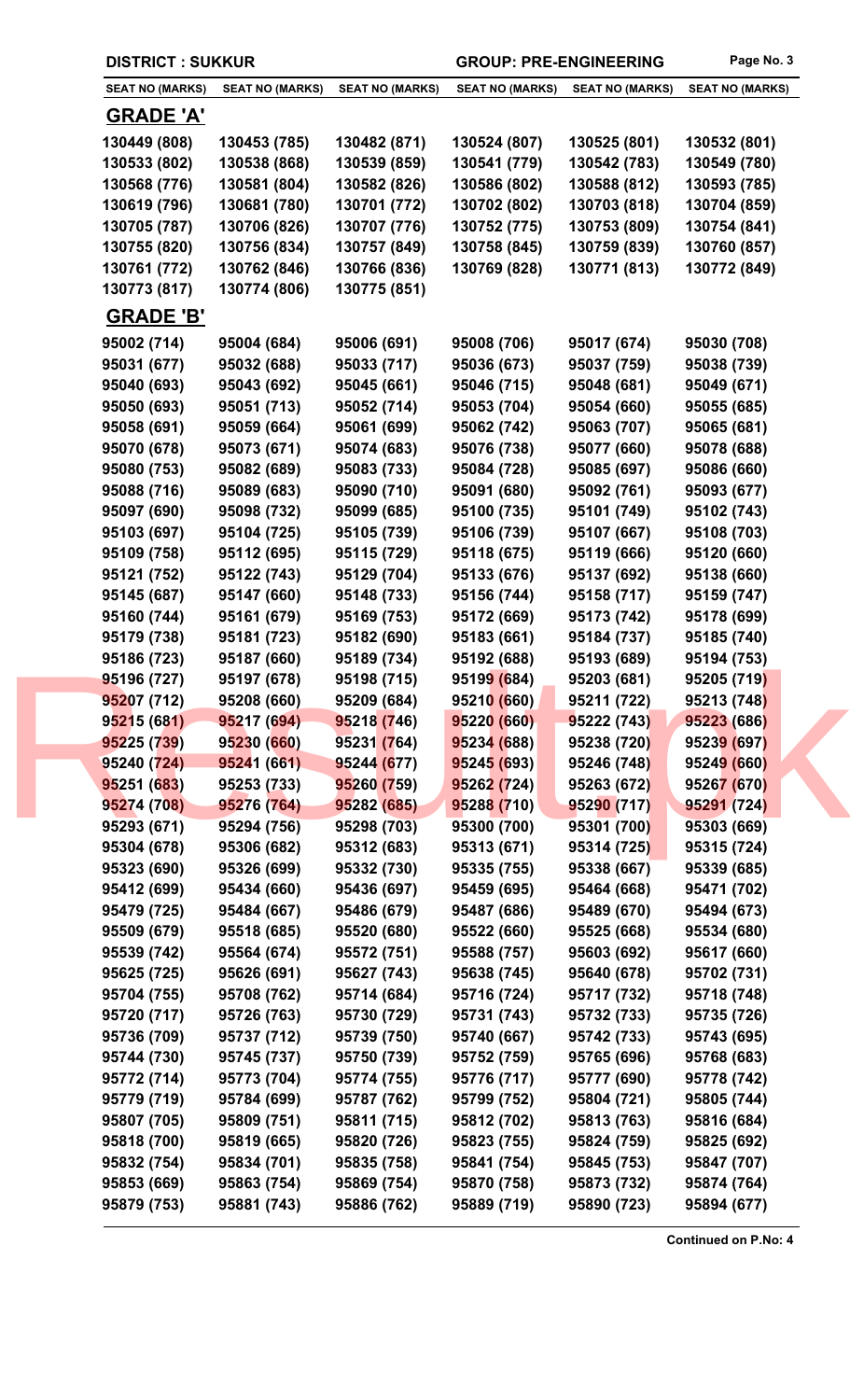| <b>DISTRICT: SUKKUR</b> |  |
|-------------------------|--|
|-------------------------|--|

GROUP: PRE-ENGINEERING Page No. 4

| <b>SEAT NO (MARKS)</b> | <b>SEAT NO (MARKS)</b> | <b>SEAT NO (MARKS)</b> | <b>SEAT NO (MARKS)</b> | <b>SEAT NO (MARKS)</b> | <b>SEAT NO (MARKS)</b> |
|------------------------|------------------------|------------------------|------------------------|------------------------|------------------------|
| <b>GRADE 'B'</b>       |                        |                        |                        |                        |                        |
| 95897 (740)            | 95903 (718)            | 95905 (677)            | 95911 (737)            | 95916 (761)            | 95918 (722)            |
| 95920 (751)            | 95922 (721)            | 95924 (746)            | 95925 (664)            | 95926 (739)            | 95927 (683)            |
| 95928 (752)            | 95930 (663)            | 95931 (733)            | 95932 (686)            | 95939 (759)            | 95941 (702)            |
| 95942 (741)            | 95943 (728)            | 95945 (709)            | 95946 (761)            | 95947 (728)            | 95952 (754)            |
| 95953 (673)            | 95954 (704)            | 95957 (677)            | 95960 (754)            | 95962 (756)            | 95983 (719)            |
| 95985 (674)            | 95990 (743)            | 95991 (737)            | 95994 (729)            | 95996 (717)            | 95997 (736)            |
| 95999 (719)            | 96001 (739)            | 96004 (690)            | 96005 (730)            | 96008 (728)            | 96009 (680)            |
| 96010 (720)            | 96011 (737)            | 96012 (677)            | 96014 (684)            | 96015 (710)            | 96016 (703)            |
| 96018 (755)            | 96019 (742)            | 96023 (709)            | 96026 (760)            | 96032 (712)            | 96033 (735)            |
| 96036 (706)            | 96042 (748)            | 96043 (746)            | 96046 (754)            | 96050 (759)            | 96071 (699)            |
| 96072 (746)            | 96073 (702)            | 96074 (717)            | 96075 (663)            | 96076 (707)            | 96077 (708)            |
| 96078 (738)            | 96079 (743)            | 96080 (723)            | 96082 (731)            | 96083 (735)            | 96085 (678)            |
| 96087 (757)            | 96088 (678)            | 96089 (746)            | 96091 (721)            | 96093 (668)            | 96094 (725)            |
| 96095 (745)            | 96096 (660)            | 96134 (751)            | 96138 (710)            | 96140 (725)            | 96141 (744)            |
| 96142 (728)            | 96164 (712)            | 96165 (714)            | 96166 (684)            | 96167 (678)            | 96168 (674)            |
| 96169 (678)            | 96173 (683)            | 96175 (711)            | 96178 (660)            | 96179 (717)            | 96180 (673)            |
| 96185 (738)            | 96186 (667)            | 96215 (753)            | 96219 (695)            | 96220 (721)            | 96229 (741)            |
| 96231 (764)            | 96233 (760)            | 96235 (667)            | 96237 (705)            | 96239 (762)            | 96261 (660)            |
| 96284 (673)            | 96291 (683)            | 96295 (675)            | 96302 (701)            | 96303 (708)            | 96304 (705)            |
| 96324 (679)            | 96326 (697)            | 96328 (721)            | 96333 (667)            | 96345 (678)            | 96348 (660)            |
| 96349 (661)            | 96350 (661)            | 96353 (695)            | 96363 (693)            | 96376 (734)            | 96387 (660)            |
| 96388 (660)            | 96397 (709)            | 96399 (669)            | 96400 (663)            | 96402 (675)            | 96406 (726)            |
| 96407 (691)            | 96408 (671)            | 96409 (676)            | 96410 (695)            | 96412 (759)            | 96415 (758)            |
| 96417 (683)            | 96418 (661)            | 96421 (684)            | 96424 (660)            | 96442 (701)            | 96445 (663)            |
| 96446 (747)            | 96448 (697)            | 96451 (666)            | 96455 (688)            | 96456 (679)            | 96463 (660)            |
| 96464 (660)            | 96483 (708)            | 96484 (673)            | 96485 (660)            | 96486 (708)            | 96489 (761)            |
| 96490 (731)            | 96493 (732)            | 96495 (743)            | 96496 (703)            | 96507 (709)            | 96510 (725)            |
| 96514 (683)            | 96520 (660)            | 96523 (692)            | 96525 (703)            | 96529 (688)            | 96531 (681)            |
| 96532 (673)            | 96538 (672)            | 96572 (695)            | 96575 (660)            | 96580 (760)            | 96587 (666)            |
| 96594 (693)            | 96595 (692)            | 96600 (678)            | 96601 (729)            | 96603 (660)            | 96604 (666)            |
| 96605 (703)            | 96607 (735)            | 96609 (716)            | 96612 (692)            | 96614 (729)            | 96619 (686)            |
| 96620 (687)            | 96621 (669)            | 96623 (718)            | 96624 (660)            | 96625 (718)            | 96626 (677)            |
| 96627 (675)            | 96628 (665)            | 96641 (751)            | 96647 (753)            | 96651 (660)            | 96652 (692)            |
| 96655 (698)            | 96656 (756)            | 96657 (736)            | 96658 (711)            | 96659 (745)            | 96663 (677)            |
| 96665 (668)            | 96671 (673)            | 96676 (747)            | 96677 (670)            | 96680 (717)            | 96681 (715)            |
| 96683 (660)            | 96689 (750)            | 96691 (710)            | 96695 (682)            | 96698 (679)            | 96700 (676)            |
| 96701 (677)            | 96702 (671)            | 96704 (695)            | 96707 (687)            | 96708 (758)            | 96709 (723)            |
| 96710 (665)            | 96716 (748)            | 96719 (671)            | 96730 (667)            | 96733 (696)            | 96735 (697)            |
| 96736 (712)            | 96739 (750)            | 96742 (701)            | 96745 (682)            | 96746 (665)            | 96753 (718)            |
| 96755 (688)            | 96756 (730)            | 96757 (748)            | 96758 (682)            | 96762 (688)            | 96765 (750)            |
| 96766 (708)            | 96767 (740)            | 96771 (699)            | 96780 (685)            | 96784 (713)            | 96787 (714)            |
| 96788 (663)            | 96789 (718)            | 96791 (695)            | 96796 (716)            | 96797 (665)            | 96798 (742)            |
| 96799 (661)            | 96800 (675)            | 96801 (721)            | 96802 (714)            | 96803 (689)            | 96804 (694)            |
| 96806 (660)            | 96807 (660)            | 96810 (734)            | 96814 (675)            | 96816 (721)            | 96819 (660)            |
| 96822 (660)            | 96823 (688)            | 96834 (671)            | 96843 (745)            | 96844 (710)            | 96845 (660)            |
| 96848 (682)            | 96849 (682)            | 96850 (681)            | 96853 (689)            | 96855 (685)            | 96856 (660)            |
| 96857 (705)            | 96858 (695)            | 96860 (676)            | 96861 (664)            | 96863 (691)            | 96867 (682)            |
| 96868 (683)            | 96878 (663)            | 96881 (764)            | 96883 (712)            | 96884 (739)            | 96887 (700)            |
| 96889 (703)            | 96890 (707)            | 96896 (660)            | 96901 (675)            | 96904 (741)            | 96905 (684)            |
|                        | 96914 (683)            | 96920 (669)            | 96922 (662)            | 96925 (668)            | 96929 (673)            |
| 96910 (714)            |                        |                        |                        |                        |                        |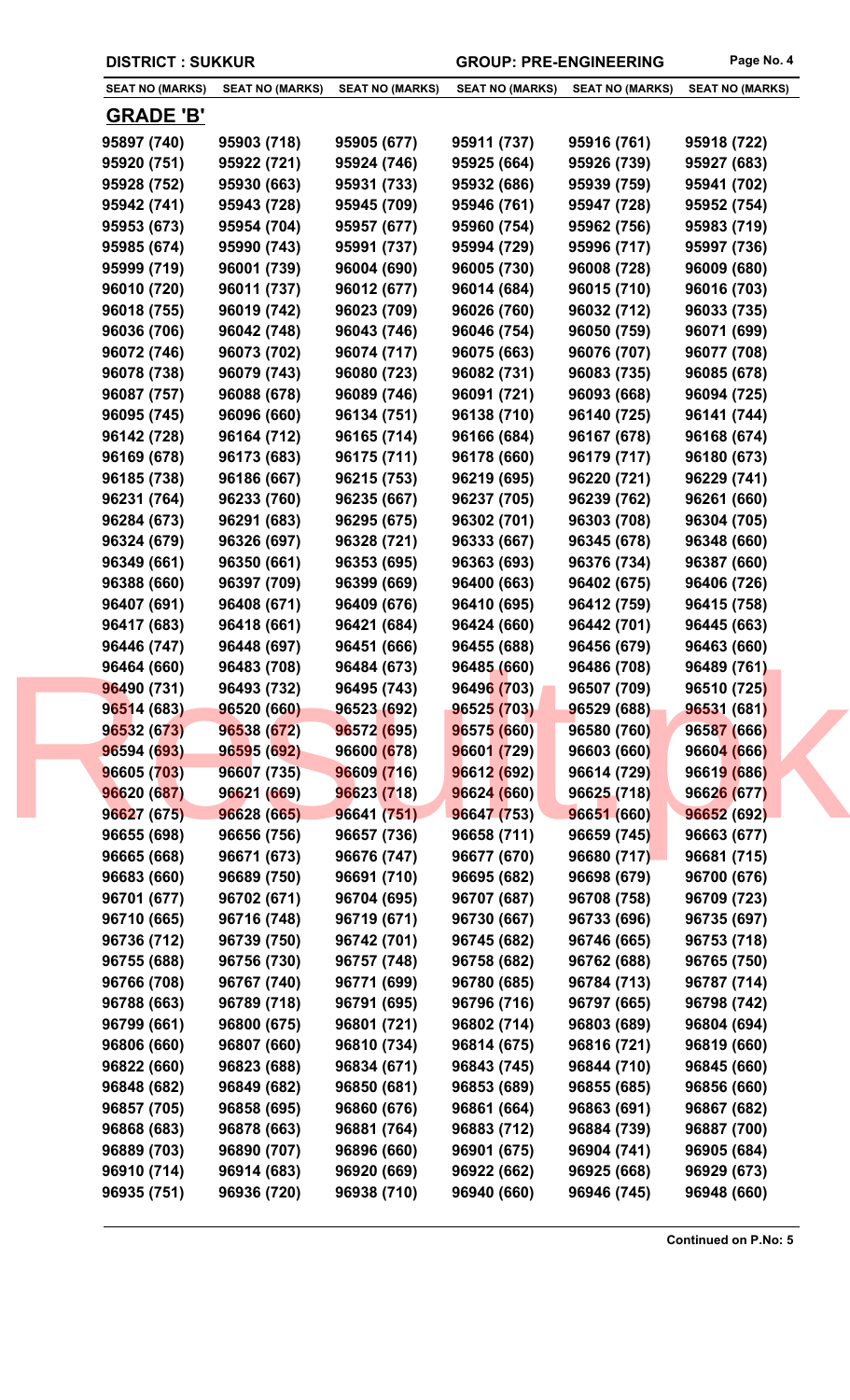|  | <b>DISTRICT: SUKKUR</b> |
|--|-------------------------|
|--|-------------------------|

GROUP: PRE-ENGINEERING Page No. 5

| <b>SEAT NO (MARKS)</b> | <b>SEAT NO (MARKS)</b>     | <b>SEAT NO (MARKS)</b>     | <b>SEAT NO (MARKS)</b> | <b>SEAT NO (MARKS)</b> | <b>SEAT NO (MARKS)</b> |
|------------------------|----------------------------|----------------------------|------------------------|------------------------|------------------------|
|                        |                            |                            |                        |                        |                        |
| <b>GRADE 'B'</b>       |                            |                            |                        |                        |                        |
| 96950 (677)            | 96951 (680)                | 96956 (737)                | 96958 (750)            | 96959 (693)            | 96963 (701)            |
| 96965 (753)            | 96966 (699)                | 96968 (729)                | 96972 (759)            | 96973 (741)            | 96975 (680)            |
| 96979 (738)            | 96980 (662)                | 96981 (677)                | 96984 (689)            | 96986 (688)            | 96987 (672)            |
| 96990 (717)            | 96992 (672)                | 96994 (699)                | 96997 (664)            | 96998 (661)            | 97007 (696)            |
| 97014 (684)            | 97017 (701)                | 97021 (697)                | 97025 (660)            | 97026 (664)            | 97028 (681)            |
| 97030 (672)            | 97034 (668)                | 97036 (694)                | 97038 (681)            | 97043 (660)            | 97046 (696)            |
| 97053 (681)            | 97055 (753)                | 97056 (742)                | 97060 (741)            | 97071 (713)            | 97073 (675)            |
| 97075 (684)            | 97076 (672)                | 97077 (713)                | 97078 (673)            | 97079 (699)            | 97084 (666)            |
| 97085 (666)            | 97086 (710)                | 97088 (744)                | 97089 (668)            | 97091 (747)            | 97094 (750)            |
| 97095 (724)            | 97100 (695)                | 97101 (737)                | 97106 (696)            | 97107 (673)            | 97112 (660)            |
| 97114 (681)            | 97121 (660)                | 97127 (744)                | 97128 (690)            | 97134 (677)            | 97141 (700)            |
| 97142 (734)            | 97144 (662)                | 97146 (694)                | 97153 (665)            | 97159 (692)            | 97161 (752)            |
| 97162 (705)            | 97177 (717)                | 97178 (726)                | 97179 (681)            | 97180 (695)            | 97182 (704)            |
| 97183 (680)            | 97187 (696)                | 97189 (670)                | 97193 (697)            | 97194 (692)            | 97195 (683)            |
| 97198 (704)            | 97203 (706)                | 97205 (661)                | 97210 (757)            | 97212 (694)            | 97213 (679)            |
| 97214 (671)            | 97216 (732)                | 97219 (755)                | 97220 (745)            | 97222 (721)            | 97223 (690)            |
| 97224 (660)            | 97232 (697)                | 97234 (764)                | 97237 (720)            | 97238 (715)            | 97239 (678)            |
| 97243 (674)            | 97246 (671)                | 97251 (725)                | 97257 (731)            | 97268 (692)            | 97269 (660)            |
| 97270 (681)            | 97272 (667)                | 97273 (680)                | 97276 (745)            | 97278 (717)            | 97279 (698)            |
| 97280 (731)            | 97281 (676)                | 97283 (732)                | 97302 (692)            | 97304 (668)            | 97343 (760)            |
| 97349 (711)            | 97352 (714)                | 97354 (735)                | 97356 (738)            | 97357 (730)            | 97360 (728)            |
| 97382 (763)            | 97384 (742)                | 97392 (670)                | 97406 (678)            | 97407 (685)            | 97429 (672)            |
| 97502 (670)            | 97515 (660)                | 97534 (755)                | 97540 (679)            | 97542 (660)            | 97549 (707)            |
| 97561 (705)            | 97585 (662)                | 97633 (728)                | 97668 (687)            | 97669 (676)            | 97671 (731)            |
| 97677 (681)            |                            | 97712 (682)                | 97714 (668)            |                        |                        |
|                        | 97706 (699)<br>97764 (703) |                            |                        | 97732 (680)            | 97760 (667)            |
| 97761 (683)            | 97904 (710)                | 97765 (684)<br>97908 (734) | 97893 (665)            | 97896 (755)            | 97898 (729)            |
| 97903 (763)            |                            |                            | 97909 (725)            | 97913 (685)            | 97916 (688)            |
| 97917 (685)            | 97920 (700)                | 97922 (660)                | 97929 (720)            | 97931 (727)            | 97938 (719)            |
| 97939 (675)            | 97941 (738)                | 97942 (745)                | 97943 (747)            | 97944 (696)            | 97947 (757)            |
| 97951 (722)            | 97952 (702)                | 97953 (722)                | 97957 (757)            | 97960 (660)            | 97961 (677)            |
| 97964 (677)            | 97966 (684)                | 97967 (745)                | 97968 (717)            | 97969 (685)            | 97970 (743)            |
| 97971 (660)            | 97977 (689)                | 97978 (708)                | 97980 (735)            | 97984 (664)            | 98012 (707)            |
| 98013 (729)            | 98016 (705)                | 98019 (695)                | 98021 (762)            | 98025 (734)            | 98028 (678)            |
| 98032 (687)            | 98034 (678)                | 98035 (676)                | 98036 (688)            | 98038 (718)            | 98039 (742)            |
| 98040 (728)            | 98042 (678)                | 98046 (738)                | 98055 (750)            | 98063 (709)            | 98068 (748)            |
| 98071 (688)            | 98072 (685)                | 98075 (662)                | 98076 (684)            | 98077 (664)            | 98079 (750)            |
| 98080 (751)            | 98082 (740)                | 98085 (695)                | 98088 (692)            | 98089 (683)            | 98093 (672)            |
| 98095 (700)            | 98096 (745)                | 98099 (732)                | 98100 (719)            | 98103 (665)            | 98105 (662)            |
| 98108 (693)            | 98110 (664)                | 98114 (689)                | 98131 (689)            | 98132 (738)            | 98134 (668)            |
| 98136 (670)            | 98137 (759)                | 98195 (663)                | 98197 (660)            | 98198 (710)            | 98201 (733)            |
| 98206 (660)            | 98207 (691)                | 98215 (710)                | 98217 (736)            | 98225 (673)            | 98229 (747)            |
| 98232 (684)            | 98233 (664)                | 98264 (670)                | 98323 (678)            | 98325 (737)            | 98327 (686)            |
| 98328 (724)            | 98329 (728)                | 98356 (733)                | 98360 (722)            | 98363 (750)            | 98367 (723)            |
| 98370 (685)            | 98371 (679)                | 98374 (760)                | 98378 (746)            | 98381 (707)            | 98383 (761)            |
| 98385 (707)            | 130002 (680)               | 130005 (696)               | 130009 (660)           | 130012 (745)           | 130018 (660)           |
| 130019 (726)           | 130027 (755)               | 130036 (740)               | 130039 (763)           | 130041 (697)           | 130042 (681)           |
| 130082 (660)           | 130093 (665)               | 130096 (694)               | 130119 (715)           | 130151 (728)           | 130191 (742)           |
| 130201 (662)           | 130202 (703)               | 130233 (698)               | 130234 (665)           | 130251 (703)           | 130276 (672)           |
| 130330 (741)           | 130342 (717)               | 130367 (669)               | 130369 (698)           | 130370 (664)           | 130372 (688)           |
| 130374 (724)           | 130376 (676)               | 130381 (687)               | 130383 (696)           | 130387 (745)           | 130388 (735)           |
| 130389 (699)           | 130393 (683)               | 130396 (762)               | 130399 (661)           | 130405 (665)           | 130407 (764)           |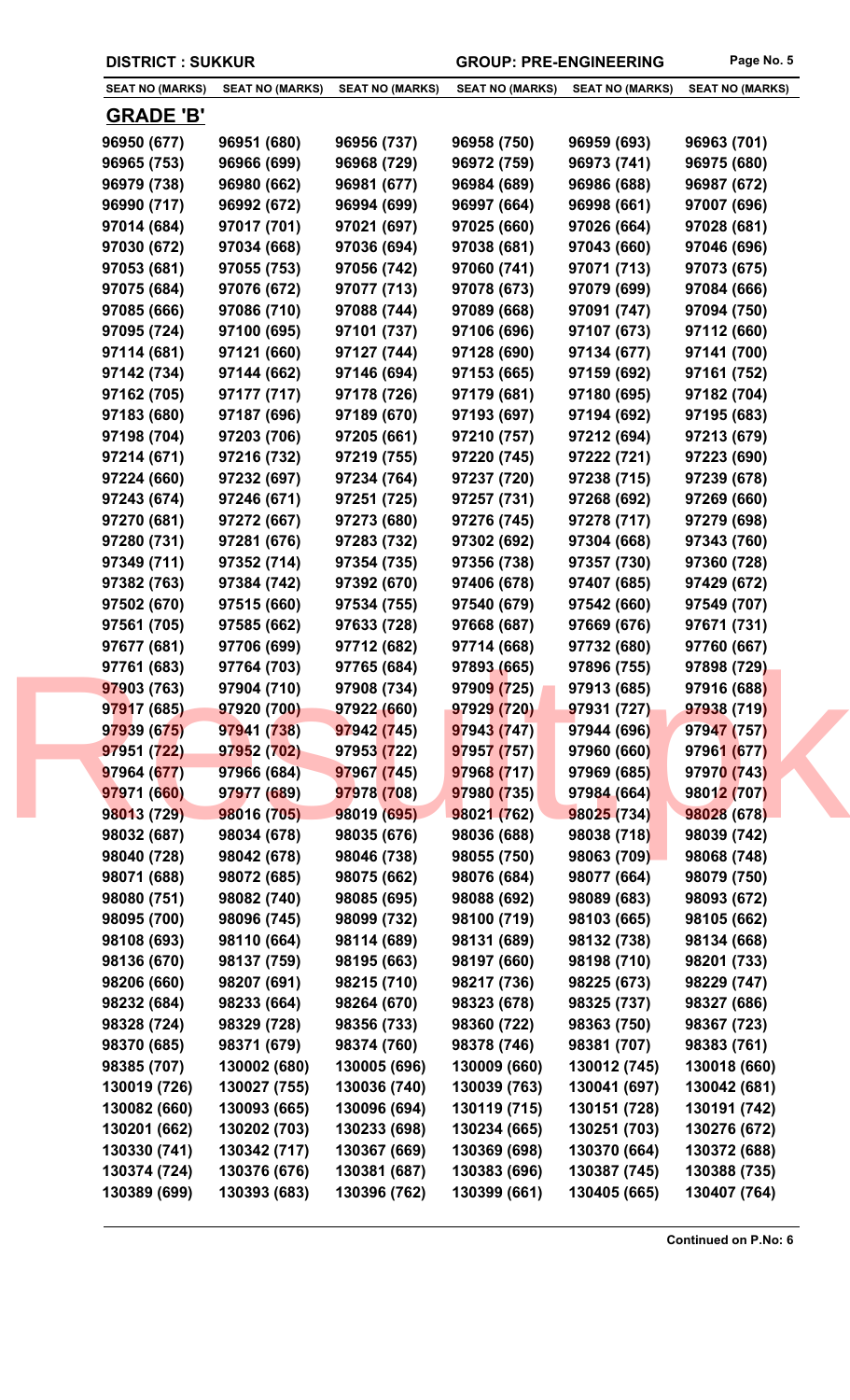| <b>DISTRICT: SUKKUR</b>    |                            |                            | <b>GROUP: PRE-ENGINEERING</b> |                            | Page No. 6                 |
|----------------------------|----------------------------|----------------------------|-------------------------------|----------------------------|----------------------------|
| <b>SEAT NO (MARKS)</b>     | <b>SEAT NO (MARKS)</b>     | <b>SEAT NO (MARKS)</b>     | <b>SEAT NO (MARKS)</b>        | <b>SEAT NO (MARKS)</b>     | <b>SEAT NO (MARKS)</b>     |
| <b>GRADE 'B'</b>           |                            |                            |                               |                            |                            |
| 130409 (719)               | 130411 (753)               | 130415 (714)               | 130416 (728)                  | 130418 (728)               | 130419 (726)               |
| 130423 (660)               | 130424 (660)               | 130426 (691)               | 130430 (699)                  | 130444 (688)               | 130446 (673)               |
| 130448 (660)               | 130451 (675)               | 130452 (759)               | 130458 (698)                  | 130459 (690)               | 130461 (731)               |
| 130469 (754)               | 130472 (748)               | 130481 (713)               | 130497 (669)                  | 130517 (660)               | 130520 (705)               |
| 130522 (666)               | 130526 (749)               | 130528 (717)               | 130529 (707)                  | 130534 (724)               | 130535 (753)               |
| 130536 (726)               | 130537 (762)               | 130540 (686)               | 130543 (711)                  | 130548 (660)               | 130558 (665)               |
| 130565 (692)               | 130571 (671)               | 130577 (698)               | 130579 (707)                  | 130580 (686)               | 130583 (726)               |
| 130585 (692)               | 130587 (734)               | 130589 (736)               | 130592 (749)                  | 130594 (723)               | 130615 (704)               |
| 130616 (745)               | 130617 (728)               | 130658 (696)               | 130660 (715)                  | 130682 (714)               | 130683 (666)               |
| 130684 (717)               | 130725 (694)               | 130726 (678)               | 130727 (714)                  | 130728 (715)               | 130764 (733)               |
| 130765 (734)               | 130821 (684)               |                            |                               |                            |                            |
| <b>GRADE 'C'</b>           |                            |                            |                               |                            |                            |
| 95003 (604)                | 95005 (649)                | 95007 (640)                | 95009 (644)                   | 95010 (603)                | 95011 (597)                |
| 95012 (607)                | 95014 (584)                | 95015 (599)                | 95016 (630)                   | 95018 (591)                | 95019 (586)                |
| 95021 (642)                | 95022 (553)                | 95023 (605)                | 95024 (643)                   | 95025 (609)                | 95026 (550)                |
| 95027 (626)                | 95028 (647)                | 95029 (630)                | 95034 (626)                   | 95035 (617)                | 95039 (632)                |
| 95057 (645)                | 95060 (581)                | 95064 (615)                | 95066 (611)                   | 95072 (646)                | 95075 (652)                |
| 95079 (637)                | 95087 (607)                | 95094 (627)                | 95095 (646)                   | 95096 (641)                | 95111 (621)                |
| 95113 (630)                | 95114 (591)                | 95116 (651)                | 95117 (648)                   | 95123 (607)                | 95124 (635)                |
| 95125 (629)                | 95126 (651)                | 95127 (647)                | 95128 (644)                   | 95134 (578)                | 95136 (595)                |
| 95139 (622)                | 95140 (631)                | 95141 (651)                | 95142 (560)                   | 95143 (612)                | 95144 (626)                |
| 95152 (652)                | 95154 (573)                | 95157 (608)                | 95162 (630)                   | 95163 (575)                | 95164 (560)                |
| 95166 (581)                | 95167 (624)                | 95168 (584)                | 95170 (654)                   | 95171 (625)                | 95174 (602)                |
| 95175 (631)                | 95176 (628)                | 95188 (619)                | 95190 (627)                   | 95200 (648)                | 95202 (620)                |
| 95206 (647)                | 95212 (594)                | 95214 (566)                | 95216 (643)                   | 95219 (607)                | 95224 (639)                |
| 95233 (623)                | 95235 (609)                | 95236 (649)                | 95237 (609)                   | 95242 (574)                | 95243 (593)                |
| 95250 (610)                | 95252 (582)                | 95254 (654)                | 95255 (600)                   | 95256 (573)                | 95258 (604)                |
| 95259 (634)                | 95261 (594)                | 95266 (600)                | 95268 (646)                   | 95271 (621)                | 95272 (637)                |
| 95275 (592)                | 95277 (646)                | 95283 (636)                | 95284 (599)                   | 95285 (610)                | 95287 (642)                |
| 95296 (627)                | 95297 (555)                | 95299 (645)                | 95302 (550)                   | 95305 (646)                | 95307 (645)                |
| 95308 (632)                | 95309 (596)                | 95310 (626)                | 95311 (609)                   | 95320 (635)                | 95321 (634)                |
| 95322 (624)                | 95329 (581)                | 95333 (561)                | 95334 (652)                   | 95336 (572)                | 95337 (560)                |
| 95340 (612)                | 95341 (598)                | 95382 (584)                | 95383 (624)                   | 95384 (550)                | 95385 (551)                |
| 95387 (579)                | 95388 (573)                | 95389 (607)                | 95390 (603)                   | 95391 (600)                | 95392 (575)                |
| 95393 (550)<br>95400 (578) | 95394 (598)<br>95401 (591) | 95396 (585)<br>95402 (613) | 95397 (570)<br>95403 (560)    | 95398 (570)<br>95404 (622) | 95399 (606)<br>95405 (571) |
| 95406 (612)                | 95407 (574)                | 95409 (631)                | 95410 (581)                   | 95413 (633)                | 95423 (587)                |
| 95424 (635)                | 95426 (568)                | 95428 (598)                | 95431 (591)                   | 95432 (648)                | 95433 (629)                |
| 95437 (640)                | 95438 (591)                | 95440 (564)                | 95441 (565)                   | 95442 (654)                | 95444 (615)                |
| 95447 (550)                | 95448 (565)                | 95453 (598)                | 95455 (566)                   | 95456 (623)                | 95457 (561)                |
| 95458 (598)                | 95465 (599)                | 95466 (605)                | 95467 (555)                   | 95470 (570)                | 95472 (550)                |
| 95474 (601)                | 95478 (563)                | 95480 (617)                | 95481 (631)                   | 95490 (640)                | 95492 (594)                |
| 95493 (652)                | 95497 (560)                | 95498 (550)                | 95501 (604)                   | 95502 (620)                | 95503 (558)                |
| 95505 (641)                | 95510 (612)                | 95512 (591)                | 95513 (595)                   | 95514 (594)                | 95517 (646)                |
| 95519 (576)                | 95521 (647)                | 95526 (590)                | 95527 (595)                   | 95528 (619)                | 95529 (652)                |
| 95531 (588)                | 95536 (582)                | 95537 (569)                | 95540 (606)                   | 95544 (586)                | 95545 (565)                |
| 95546 (605)                | 95547 (594)                | 95550 (554)                | 95551 (561)                   | 95552 (626)                | 95553 (571)                |
| 95554 (566)                | 95555 (624)                | 95558 (550)                | 95559 (577)                   | 95560 (579)                | 95565 (642)                |
| 95566 (577)                | 95567 (554)                | 95569 (558)                | 95571 (589)                   | 95575 (560)                | 95576 (590)                |
| 95577 (571)                | 95578 (625)                | 95579 (603)                | 95582 (599)                   | 95583 (556)                | 95586 (630)                |
| 95587 (628)                | 95591 (654)                | 95592 (609)                | 95593 (585)                   | 95594 (612)                | 95595 (622)                |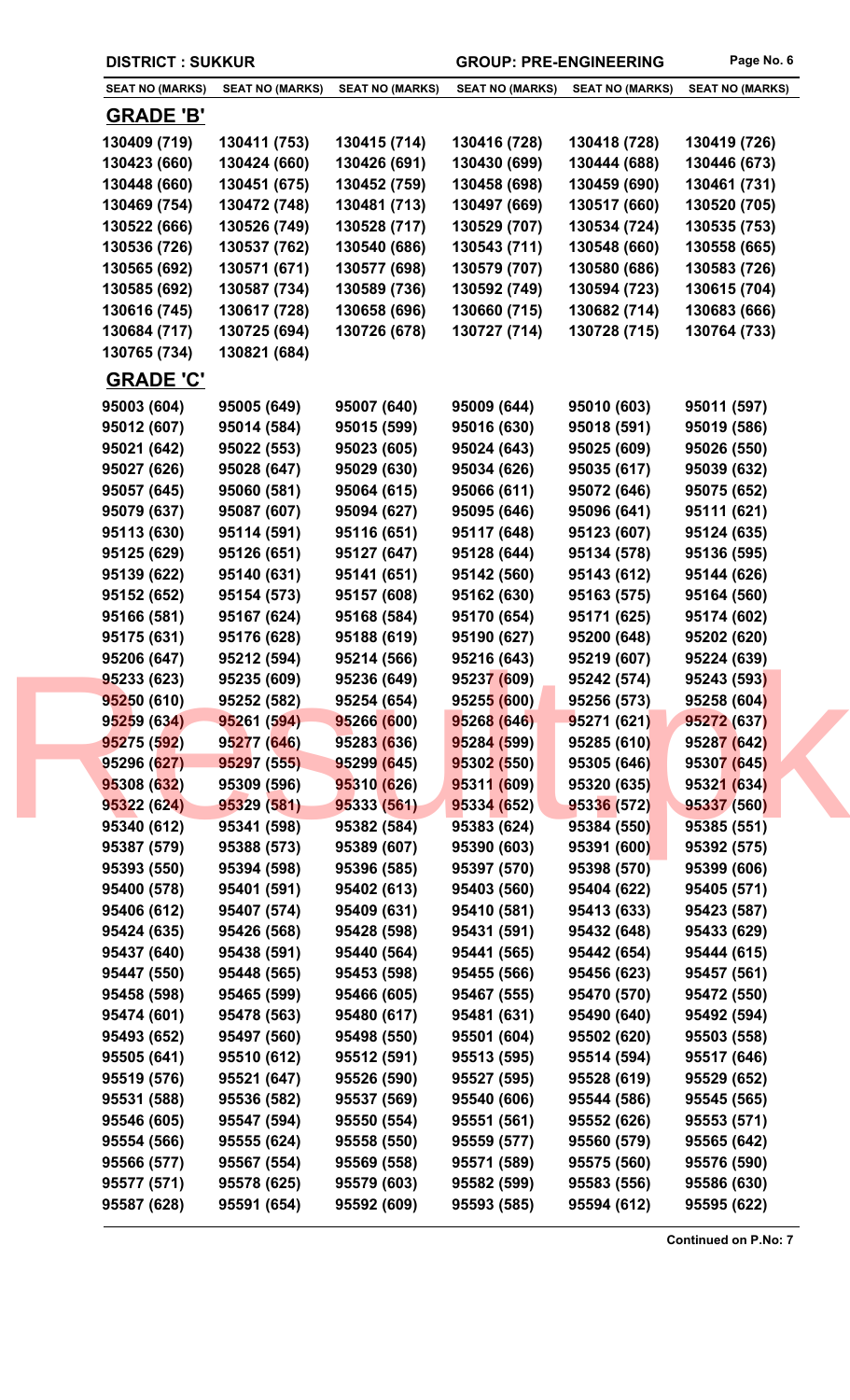| <b>SEAT NO (MARKS)</b> | <b>SEAT NO (MARKS)</b> | <b>SEAT NO (MARKS)</b> | <b>SEAT NO (MARKS)</b> | <b>SEAT NO (MARKS)</b> | <b>SEAT NO (MARKS)</b> |
|------------------------|------------------------|------------------------|------------------------|------------------------|------------------------|
|                        |                        |                        |                        |                        |                        |
| <b>GRADE 'C'</b>       |                        |                        |                        |                        |                        |
| 95596 (609)            | 95599 (639)            | 95600 (605)            | 95601 (607)            | 95604 (599)            | 95605 (643)            |
| 95606 (574)            | 95607 (612)            | 95609 (612)            | 95611 (641)            | 95612 (621)            | 95613 (636)            |
| 95615 (562)            | 95619 (634)            | 95620 (557)            | 95621 (570)            | 95624 (571)            | 95629 (606)            |
| 95630 (550)            | 95631 (590)            | 95637 (550)            | 95641 (610)            | 95644 (564)            | 95646 (577)            |
| 95650 (550)            | 95651 (550)            | 95652 (622)            | 95653 (579)            | 95655 (649)            | 95666 (560)            |
| 95709 (600)            | 95800 (646)            | 95810 (646)            | 95837 (624)            | 95849 (648)            | 95912 (637)            |
| 95937 (628)            | 95984 (643)            | 95998 (608)            | 96037 (618)            | 96047 (616)            | 96090 (643)            |
| 96162 (621)            | 96172 (578)            | 96174 (574)            | 96177 (577)            | 96181 (633)            | 96182 (573)            |
| 96254 (608)            | 96255 (566)            | 96256 (583)            | 96257 (623)            | 96258 (614)            | 96259 (550)            |
| 96262 (574)            | 96263 (551)            | 96264 (596)            | 96266 (601)            | 96268 (558)            | 96270 (581)            |
| 96276 (578)            | 96277 (584)            | 96278 (636)            | 96279 (618)            | 96280 (649)            | 96281 (627)            |
| 96282 (621)            | 96286 (623)            | 96287 (616)            | 96288 (623)            | 96289 (648)            | 96293 (587)            |
| 96294 (619)            | 96296 (614)            | 96298 (627)            | 96299 (627)            | 96300 (626)            | 96301 (616)            |
| 96305 (617)            | 96306 (556)            | 96307 (570)            | 96310 (588)            | 96312 (583)            | 96321 (620)            |
| 96322 (614)            | 96323 (592)            | 96325 (636)            | 96343 (561)            | 96344 (550)            | 96346 (569)            |
| 96351 (550)            | 96354 (609)            | 96355 (626)            | 96357 (584)            | 96359 (592)            | 96360 (622)            |
| 96361 (638)            | 96362 (550)            | 96364 (639)            | 96365 (645)            | 96366 (613)            | 96367 (604)            |
| 96368 (590)            | 96369 (554)            | 96371 (582)            | 96372 (574)            | 96374 (550)            | 96377 (560)            |
| 96378 (605)            | 96379 (570)            | 96383 (603)            | 96384 (607)            | 96385 (550)            | 96389 (621)            |
| 96390 (633)            | 96391 (619)            | 96392 (589)            | 96393 (560)            | 96394 (654)            | 96395 (594)            |
| 96396 (639)            | 96398 (605)            | 96411 (563)            | 96416 (646)            | 96420 (643)            | 96422 (563)            |
| 96423 (574)            | 96426 (584)            | 96441 (649)            | 96443 (644)            | 96447 (574)            | 96449 (561)            |
| 96450 (629)            | 96452 (642)            | 96453 (583)            | 96457 (641)            | 96458 (624)            | 96461 (609)            |
| 96462 (568)            | 96465 (582)            | 96466 (556)            | 96467 (590)            | 96468 (612)            | 96469 (631)            |
| 96470 (622)            | 96471 (649)            | 96472 (557)            | 96481 (602)            | 96491 (621)            | 96492 (590)            |
| 96498 (624)            | 96499 (592)            | 96501 (556)            | 96502 (643)            | 96503 (638)            | 96504 (595)            |
| 96505 (644)            | 96506 (576)            | 96508 (583)            | 96512 (551)            | 96513 (645)            | 96515 (554)            |
| 96516 (639)            | 96519 (618)            | 96521 (583)            | 96522 (599)            | 96526 (577)            | 96527 (581)            |
| 96528 (620)            | 96533 (586)            | 96534 (579)            | 96535 (564)            | 96536 (563)            | 96539 (613)            |
| 96540 (587)            | 96541 (550)            | 96542 (619)            | 96543 (602)            | 96544 (614)            | 96546 (594)            |
| 96547 (576)            | 96552 (568)            | 96553 (559)            | 96555 (619)            | 96556 (605)            | 96561 (552)            |
| 96562 (647)            | 96564 (596)            | 96566 (550)            | 96567 (607)            | 96568 (580)            | 96570 (598)            |
| 96571 (641)            | 96573 (578)            | 96574 (629)            | 96576 (564)            | 96577 (598)            | 96578 (645)            |
| 96579 (582)            | 96582 (581)            | 96583 (597)            | 96584 (624)            | 96585 (570)            | 96586 (586)            |
| 96588 (638)            | 96589 (615)            | 96590 (579)            | 96592 (651)            | 96593 (644)            | 96596 (607)            |
| 96597 (591)            | 96598 (592)            | 96599 (572)            | 96602 (644)            | 96608 (576)            | 96630 (632)            |
| 96632 (631)            | 96642 (609)            | 96649 (650)            | 96660 (596)            | 96664 (573)            | 96674 (621)            |
| 96679 (550)            | 96692 (590)            | 96694 (651)            | 96703 (606)            | 96711 (594)            | 96713 (575)            |
| 96714 (568)            | 96717 (594)            | 96718 (578)            | 96720 (629)            | 96722 (591)            | 96723 (564)            |
| 96725 (641)            | 96726 (591)            | 96727 (602)            | 96728 (579)            | 96732 (583)            | 96737 (644)            |
| 96738 (617)            | 96740 (559)            | 96743 (596)            | 96744 (617)            | 96747 (644)            | 96748 (616)            |
| 96749 (606)            | 96751 (597)            | 96759 (588)            | 96760 (629)            | 96761 (644)            | 96763 (636)            |
| 96764 (654)            | 96769 (639)            | 96770 (588)            | 96773 (609)            | 96774 (615)            | 96775 (653)            |
| 96778 (637)            | 96779 (607)            | 96781 (636)            | 96782 (550)            | 96785 (594)            | 96786 (556)            |
| 96790 (600)            | 96792 (651)            | 96808 (558)            | 96812 (588)            | 96813 (653)            | 96815 (555)            |
| 96818 (617)            | 96821 (601)            | 96825 (629)            | 96828 (646)            | 96829 (553)            | 96830 (624)            |
| 96831 (611)            | 96832 (560)            | 96833 (587)            | 96835 (591)            | 96836 (649)            | 96837 (631)            |
| 96838 (579)            | 96841 (634)            | 96842 (592)            | 96846 (590)            | 96847 (570)            | 96851 (594)            |
| 96852 (647)            | 96859 (635)            | 96862 (581)            | 96864 (623)            | 96869 (591)            | 96870 (611)            |
| 96871 (646)            | 96872 (634)            | 96873 (560)            | 96874 (632)            | 96875 (640)            | 96886 (627)            |
| 96888 (620)            | 96891 (607)            | 96893 (571)            | 96894 (550)            | 96895 (560)            | 96897 (572)            |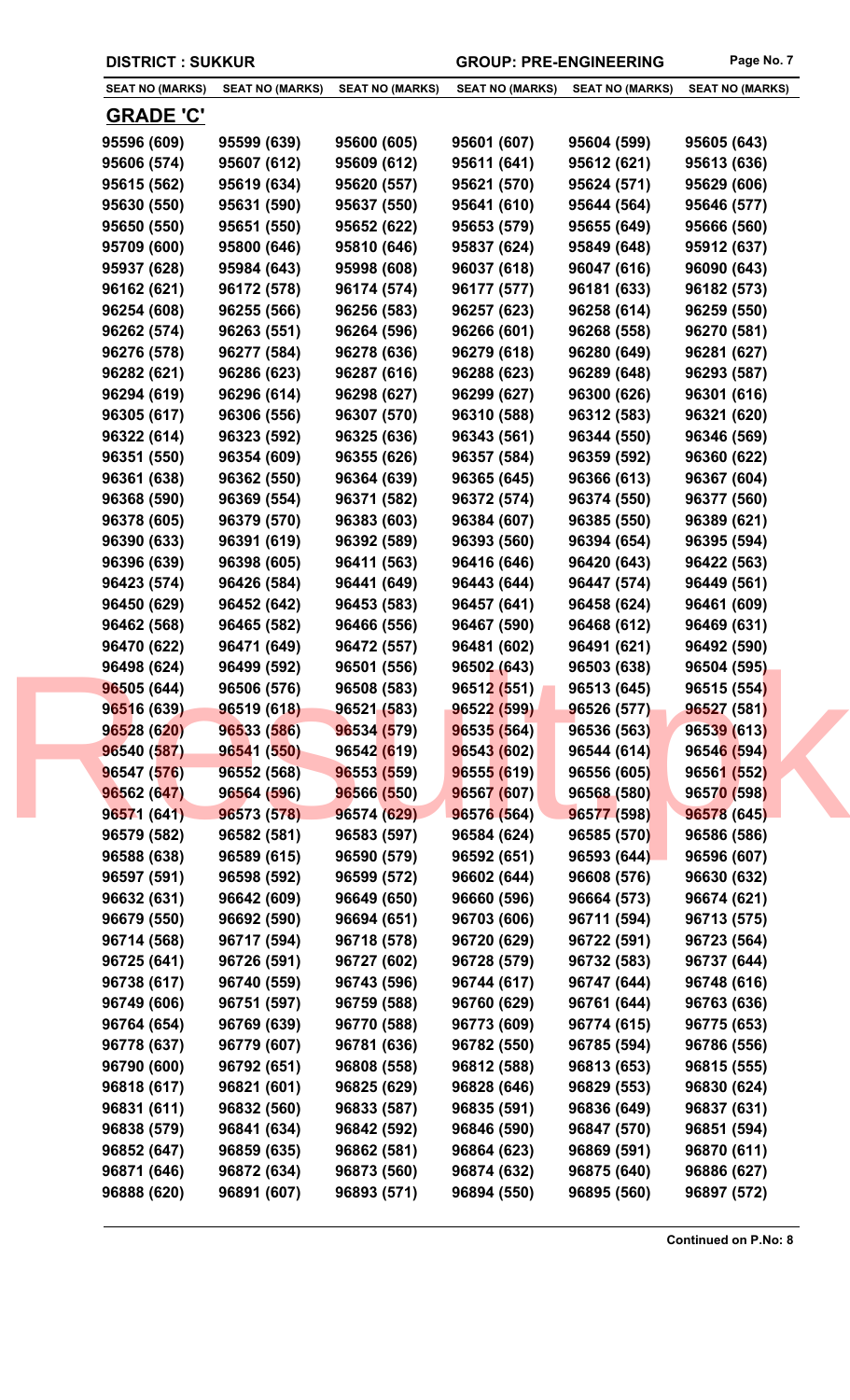| <b>SEAT NO (MARKS)</b> | <b>SEAT NO (MARKS)</b> | <b>SEAT NO (MARKS)</b> | <b>SEAT NO (MARKS)</b> | <b>SEAT NO (MARKS)</b> | <b>SEAT NO (MARKS)</b> |
|------------------------|------------------------|------------------------|------------------------|------------------------|------------------------|
|                        |                        |                        |                        |                        |                        |
| <u>GRADE 'C'</u>       |                        |                        |                        |                        |                        |
| 96898 (635)            | 96899 (603)            | 96900 (593)            | 96902 (593)            | 96906 (652)            | 96907 (612)            |
| 96908 (627)            | 96909 (577)            | 96911 (570)            | 96913 (640)            | 96917 (600)            | 96918 (615)            |
| 96919 (613)            | 96921 (568)            | 96923 (619)            | 96926 (614)            | 96927 (570)            | 96928 (637)            |
| 96932 (625)            | 96934 (610)            | 96937 (601)            | 96939 (606)            | 96943 (639)            | 96944 (618)            |
| 96945 (620)            | 96949 (581)            | 96952 (550)            | 96953 (563)            | 96960 (631)            | 96961 (577)            |
| 96962 (595)            | 96964 (618)            | 96967 (652)            | 96969 (551)            | 96971 (649)            | 96976 (648)            |
| 96977 (600)            | 96978 (617)            | 96983 (648)            | 96989 (640)            | 96993 (601)            | 96995 (630)            |
| 96996 (620)            | 96999 (551)            | 97000 (630)            | 97001 (626)            | 97003 (573)            | 97004 (631)            |
| 97006 (633)            | 97009 (587)            | 97010 (642)            | 97011 (595)            | 97012 (550)            | 97013 (606)            |
| 97015 (579)            | 97018 (638)            | 97019 (603)            | 97020 (563)            | 97022 (618)            | 97024 (641)            |
| 97029 (590)            | 97031 (632)            | 97033 (632)            | 97035 (577)            | 97040 (646)            | 97041 (626)            |
| 97042 (597)            | 97044 (642)            | 97045 (615)            | 97050 (615)            | 97051 (603)            | 97052 (623)            |
| 97054 (632)            | 97057 (557)            | 97061 (568)            | 97063 (633)            | 97066 (550)            | 97083 (583)            |
| 97087 (606)            | 97090 (626)            | 97093 (633)            | 97096 (631)            | 97097 (638)            | 97099 (643)            |
| 97102 (561)            | 97103 (630)            | 97104 (597)            | 97105 (571)            | 97108 (643)            | 97109 (647)            |
| 97111 (634)            | 97113 (589)            | 97115 (641)            | 97116 (617)            | 97118 (619)            | 97119 (550)            |
| 97122 (557)            | 97124 (644)            | 97125 (615)            | 97129 (590)            | 97130 (620)            | 97132 (639)            |
| 97133 (642)            | 97135 (601)            | 97136 (607)            | 97138 (559)            | 97139 (561)            | 97140 (632)            |
| 97143 (590)            | 97148 (574)            | 97150 (590)            | 97151 (598)            | 97152 (633)            | 97154 (590)            |
| 97155 (613)            | 97157 (581)            | 97163 (560)            | 97164 (590)            | 97165 (638)            | 97167 (654)            |
| 97171 (637)            | 97172 (623)            | 97174 (582)            | 97175 (629)            | 97181 (652)            | 97184 (645)            |
| 97186 (634)            | 97191 (626)            | 97192 (652)            | 97196 (621)            | 97199 (608)            | 97200 (599)            |
| 97204 (555)            | 97209 (622)            | 97215 (649)            | 97221 (634)            | 97225 (608)            | 97226 (646)            |
| 97228 (622)            | 97229 (639)            | 97231 (637)            | 97236 (563)            | 97240 (562)            | 97244 (638)            |
| 97247 (632)            | 97249 (602)            | 97253 (644)            | 97254 (623)            | 97256 (629)            | 97258 (640)            |
| 97259 (626)            | 97261 (572)            | 97262 (626)            | 97263 (631)            | 97265 (580)            | 97266 (579)            |
| 97271 (640)            | 97285 (610)            | 97286 (578)            | 97292 (583)            | 97293 (560)            | 97299 (550)            |
| 97308 (553)            | 97309 (566)            | 97347 (590)            | 97362 (654)            | 97387 (600)            | 97388 (608)            |
| 97389 (645)            | 97391 (571)            | 97393 (569)            | 97394 (582)            | 97396 (568)            | 97397 (558)            |
| 97398 (608)            | 97401 (608)            | 97403(550)             | 97418 (555)            | 97419 (570)            | 97420 (563)            |
| 97421 (579)            | 97423(641)             | 97425 (558)            | 97430 (572)            | 97431 (572)            | 97432 (641)            |
| 97433 (588)            | 97434 (641)            | 97435 (620)            | 97436 (615)            | 97437 (634)            | 97439 (626)            |
| 97444 (550)            | 97446 (550)            | 97462 (561)            | 97468 (609)            | 97473 (559)            | 97475 (563)            |
| 97480 (554)            | 97484 (592)            | 97485 (591)            | 97487 (626)            | 97488 (627)            | 97490 (634)            |
| 97491 (612)            | 97492 (558)            | 97493 (567)            | 97495 (571)            | 97496 (560)            | 97497 (588)            |
| 97498 (637)            | 97513 (653)            | 97517 (571)            | 97530 (585)            | 97531 (645)            | 97537 (579)            |
| 97541 (607)            | 97543 (550)            | 97544 (572)            | 97545 (553)            | 97548 (639)            | 97550 (615)            |
| 97571 (592)            | 97572 (612)            | 97573 (575)            | 97575 (574)            | 97576 (618)            | 97587 (561)            |
| 97588 (570)            | 97593 (550)            | 97596 (560)            | 97598 (554)            | 97599 (550)            | 97618 (591)            |
| 97620 (550)            | 97621 (590)            | 97622 (614)            | 97631 (588)            | 97634 (581)            | 97636 (552)            |
| 97638 (637)            | 97642 (620)            | 97643 (647)            | 97644 (588)            | 97645 (556)            | 97654 (560)            |
| 97655 (557)            | 97657 (553)            | 97659 (601)            | 97661 (612)            | 97665 (622)            | 97682 (550)            |
| 97683 (564)            | 97685 (570)            | 97686 (592)            | 97689 (598)            | 97690 (608)            | 97691 (647)            |
| 97692 (604)            | 97694 (612)            | 97697 (644)            | 97698 (553)            | 97700 (581)            | 97702 (552)            |
| 97704 (556)            | 97709 (590)            | 97713 (558)            | 97723 (550)            | 97725 (577)            | 97729 (652)            |
| 97733 (584)            | 97735 (554)            | 97736 (567)            | 97738 (592)            | 97741 (627)            | 97743 (564)            |
| 97745 (567)            | 97747 (629)            | 97749 (577)            | 97751 (583)            | 97752 (624)            | 97753 (643)            |
| 97757 (582)            | 97894 (579)            | 97905 (602)            | 97906 (653)            | 97923 (631)            | 97924 (587)            |
| 97926 (647)            | 97928 (653)            | 97936 (643)            | 97937 (636)            | 97959 (627)            | 97962 (618)            |
|                        |                        |                        |                        |                        |                        |
| 97972 (632)            | 97981 (611)            | 98017 (612)            | 98020 (557)            | 98027 (640)            | 98029 (563)            |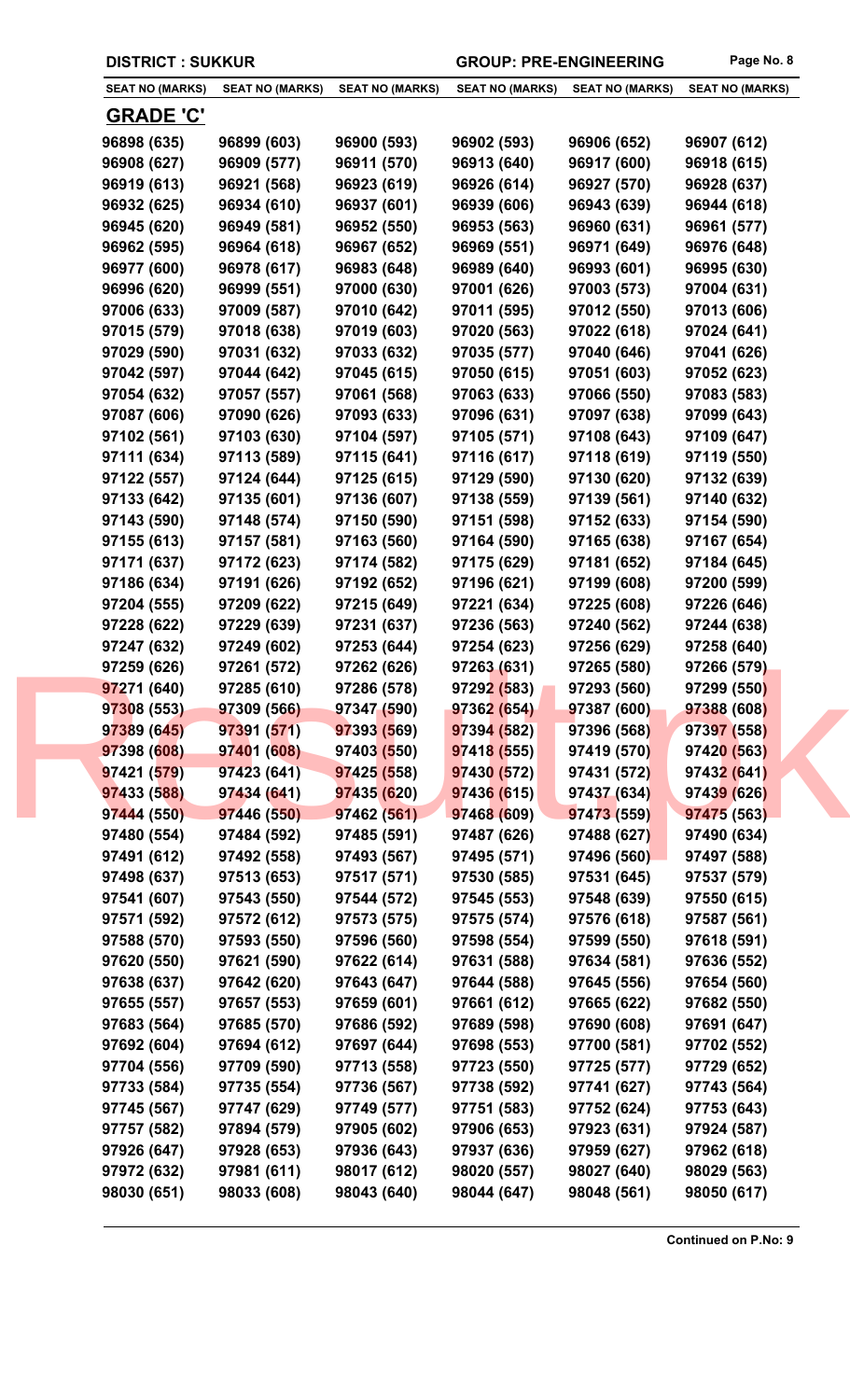| <b>SEAT NO (MARKS)</b> | <b>SEAT NO (MARKS)</b> | <b>SEAT NO (MARKS)</b>           | <b>SEAT NO (MARKS)</b> | <b>SEAT NO (MARKS)</b> | <b>SEAT NO (MARKS)</b> |
|------------------------|------------------------|----------------------------------|------------------------|------------------------|------------------------|
| <b>GRADE 'C'</b>       |                        |                                  |                        |                        |                        |
| 98051 (619)            | 98052 (620)            | 98053 (568)                      | 98057 (571)            | 98059 (554)            | 98060 (600)            |
| 98062 (551)            | 98066 (634)            | 98067 (618)                      | 98073 (598)            | 98084 (633)            | 98090 (643)            |
| 98097 (627)            | 98104 (639)            | 98106 (614)                      | 98107 (628)            | 98109 (630)            | 98113 (628)            |
| 98116 (597)            | 98133 (588)            | 98152 (596)                      | 98186 (601)            | 98187 (582)            | 98188 (550)            |
| 98191 (654)            | 98199 (605)            | 98203 (602)                      | 98205 (622)            | 98208 (608)            | 98212 (561)            |
| 98213 (598)            | 98214 (629)            | 98216 (637)                      | 98219 (633)            | 98220 (638)            | 98221 (598)            |
| 98223 (627)            | 98226 (583)            | 98228 (565)                      | 98230 (583)            | 98231 (586)            | 98234 (551)            |
| 98236 (560)            | 98238 (567)            | 98241 (586)                      | 98242 (550)            | 98249 (573)            | 98250 (550)            |
| 98253 (553)            | 98254 (550)            | 98261 (559)                      | 98262 (570)            | 98265 (554)            | 98271 (611)            |
| 98272 (637)            | 98275 (622)            | 98280 (587)                      | 98281 (603)            | 98321 (553)            | 98324 (579)            |
| 98326 (647)            | 98366 (642)            | 98380 (646)                      | 130008 (612)           | 130010 (597)           | 130013 (586)           |
| 130014 (653)           | 130015 (607)           | 130016 (630)                     | 130017 (583)           | 130020 (641)           | 130021 (652)           |
| 130025 (602)           | 130028 (550)           | 130030 (629)                     | 130043 (645)           | 130045 (577)           | 130047 (562)           |
| 130050 (634)           | 130051 (600)           | 130055 (554)                     | 130057 (607)           | 130058 (602)           | 130059 (556)           |
| 130061 (602)           | 130065 (644)           | 130067 (580)                     | 130068 (564)           | 130070 (566)           | 130071 (580)           |
| 130073 (632)           | 130074 (605)           | 130076 (618)                     | 130079 (623)           | 130081 (583)           | 130084 (550)           |
| 130085 (638)           | 130086 (596)           | 130087 (625)                     | 130088 (572)           | 130089 (624)           | 130090 (576)           |
| 130094 (652)           | 130097 (653)           | 130099 (620)                     | 130100 (560)           | 130101 (571)           | 130102 (638)           |
| 130105 (598)           | 130106 (551)           | 130107 (553)                     | 130109 (630)           | 130110 (619)           | 130111 (554)           |
| 130114 (586)           | 130116 (550)           | 130118 (609)                     | 130121 (560)           | 130123 (567)           | 130129 (598)           |
| 130130 (566)           | 130132 (595)           | 130133 (565)                     | 130134 (572)           | 130136 (595)           | 130156 (643)           |
| 130221 (565)           | 130225 (587)           | 130226 (615)                     | 130227 (573)           | 130229 (553)           | 130232 (620)           |
| 130236 (565)           | 130238 (550)           | 130252 (574)                     | 130262 (551)           | 130265 (611)           | 130266 (553)           |
| 130267 (596)           | 130268 (623)           | 130270 (654)                     | 130272 (609)           | 130273 (561)           | 130274 (592)           |
| 130275 (571)           | 130277 (581)           | 130279 (626)                     | 130280 (581)           | 130282 (560)           | 130284 (651)           |
| 130285 (648)           | 130325 (616)           | 130326 (629)                     | 130327 (559)           | 130331 (557)           | 130332 (560)           |
| 130333 (616)           | 130351 (583)           | 130357 (606)                     | 130358 (550)           | 130360 (550)           | 130361 (650)           |
| 130362 (599)           | 130363 (596)           | 130364 (565)                     | 130365 (624)           | 130371 (595)           | <b>130375 (623)</b>    |
| 130397 (641)           | 130398 (590)           | 130402 (641)                     | 130403 (637)           | 130410 (601)           | 130428 (555)           |
| 130432 (639)           | 130433 (569)           | 13043 <mark>4 (</mark> 562)      | 130435 (654)           | 130436 (568)           | 130437 (597)           |
| 130441 (554)           | 130442 (634)           | <b>13044<mark>3</mark></b> (635) | 130450 (569)           | 130454 (555)           | 130455 (565)           |
| 130460 (608)           | 130463 (580)           | 130464 (616)                     | 130465 (591)           | 130470 (593)           | 130471 (615)           |
| 130491 (576)           | 130492 (607)           | 130493 (636)                     | 130494 (588)           | 130495 (595)           | 130496 (551)           |
| 130500 (590)           | 130501 (586)           | 130504 (632)                     | 130505 (653)           | 130506 (582)           | 130507 (555)           |
| 130510 (573)           | 130511 (592)           | 130512 (575)                     | 130518 (601)           | 130521 (617)           | 130523 (550)           |
| 130554 (628)           | 130561 (645)           | 130563 (611)                     | 130564 (631)           | 130567 (582)           | 130569 (550)           |
| 130572 (559)           | 130573 (621)           | 130574 (563)                     | 130575 (582)           | 130595 (605)           | 130653 (583)           |
| 130654 (559)           | 130656 (598)           | 130659 (601)                     | 130664 (577)           | 130665 (647)           | 130668 (650)           |
| 130672 (550)           | 130674 (578)           | 130676 (553)                     | 130677 (611)           | 130679 (603)           | 130721 (573)           |
| 130724 (637)           | 130729 (553)           | 130870 (654)                     |                        |                        |                        |
| <b>GRADE 'D'</b>       |                        |                                  |                        |                        |                        |
| 95013 (494)            | 95041 (519)            | 95069 (538)                      | 95149 (514)            | 95151 (514)            | 95165 (541)            |
| 95264 (522)            | 95280 (519)            | 95281 (522)                      | 95386 (535)            | 95395 (508)            | 95408 (517)            |
| 95414 (498)            | 95415 (530)            | 95418 (526)                      | 95419 (527)            | 95435 (504)            | 95439 (542)            |
| 95446 (516)            | 95449 (465)            | 95454 (528)                      | 95462 (536)            | 95463 (526)            | 95469 (511)            |
| 95473 (543)            | 95476 (533)            | 95477 (523)                      | 95483 (460)            | 95485 (514)            | 95499 (517)            |
| 95504 (489)            | 95506 (531)            | 95507 (524)                      | 95508 (517)            | 95511 (528)            | 95532 (519)            |
| 95535 (504)            | 95538 (524)            | 95541 (531)                      | 95542 (532)            | 95548 (530)            | 95549 (504)            |
| 95556 (483)            | 95557 (526)            | 95561 (505)                      | 95562 (542)            | 95568 (517)            | 95580 (506)            |
| 95584 (538)            | 95589 (538)            | 95602 (506)                      | 95610 (543)            | 95623 (544)            | 95628 (523)            |
| 95639 (524)            | 95645 (539)            | 95649 (531)                      | 95659 (505)            | 95663 (520)            | 96251 (536)            |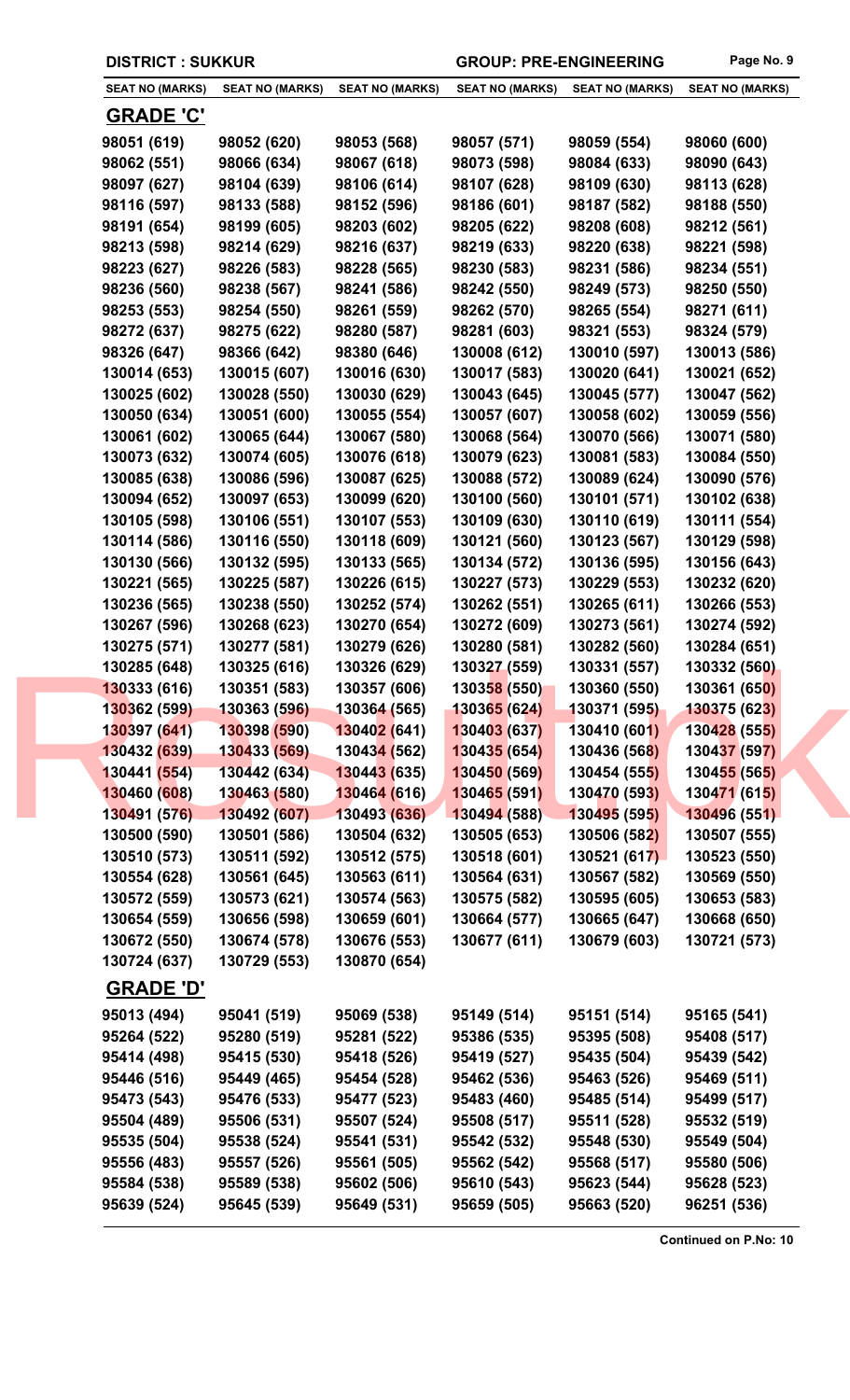| <b>SEAT NO (MARKS)</b>          | <b>SEAT NO (MARKS)</b>                   | <b>SEAT NO (MARKS)</b>      | <b>SEAT NO (MARKS)</b> | <b>SEAT NO (MARKS)</b> | <b>SEAT NO (MARKS)</b> |
|---------------------------------|------------------------------------------|-----------------------------|------------------------|------------------------|------------------------|
| <u>GRADE 'D'</u>                |                                          |                             |                        |                        |                        |
| 96253 (537)                     | 96275 (492)                              | 96285 (505)                 | 96297 (525)            | 96309 (520)            | 96311 (471)            |
| 96327 (534)                     | 96329 (542)                              | 96341 (484)                 | 96347 (513)            | 96352 (468)            | 96356 (533)            |
| 96370 (531)                     | 96373 (482)                              | 96375 (541)                 | 96386 (537)            | 96419 (534)            | 96444 (531)            |
| 96454 (526)                     | 96459 (541)                              | 96460 (538)                 | 96487 (500)            | 96488 (520)            | 96509 (483)            |
| 96517 (497)                     | 96518 (515)                              | 96524 (536)                 | 96530 (514)            | 96537 (524)            | 96558 (525)            |
| 96560 (519)                     | 96563 (510)                              | 96569 (531)                 | 96581 (507)            | 96622 (515)            | 96631 (515)            |
| 96644 (541)                     | 96706 (534)                              | 96715 (524)                 | 96724 (494)            | 96731 (499)            | 96824 (542)            |
| 96826 (514)                     | 96880 (516)                              | 96882 (467)                 | 96885 (547)            | 97016 (538)            | 97027 (536)            |
| 97037 (538)                     | 97039 (531)                              | 97047 (537)                 | 97137 (467)            | 97145 (513)            | 97149 (480)            |
| 97168 (541)                     | 97169 (487)                              | 97170 (500)                 | 97197 (528)            | 97217 (528)            | 97235 (534)            |
| 97252 (516)                     | 97297 (485)                              | 97390 (543)                 | 97399 (524)            | 97400 (509)            | 97408 (532)            |
| 97410 (514)                     | 97417 (542)                              | 97422 (544)                 | 97440 (526)            | 97445 (482)            | 97453 (473)            |
| 97456 (477)                     | 97461 (537)                              | 97476 (524)                 | 97478 (520)            | 97494 (525)            | 97499 (530)            |
| 97501 (536)                     | 97503 (535)                              | 97506 (494)                 | 97510 (537)            | 97523 (528)            | 97528 (534)            |
| 97529 (527)                     | 97532 (527)                              | 97538 (460)                 | 97539 (541)            | 97546 (521)            | 97551 (517)            |
| 97556 (527)                     | 97560 (539)                              | 97562 (459)                 | 97563 (481)            | 97567 (535)            | 97577 (497)            |
| 97578 (497)                     | 97586 (512)                              | 97589 (524)                 | 97591 (447)            | 97600 (480)            | 97601 (538)            |
| 97603 (521)                     | 97606 (512)                              | 97616 (450)                 | 97637 (462)            | 97639 (543)            | 97647 (544)            |
| 97650 (494)                     | 97651 (480)                              | 97652 (487)                 | 97653 (513)            | 97656 (483)            | 97658 (490)            |
| 97662 (544)                     | 97664 (530)                              | 97666 (487)                 | 97670 (536)            | 97672 (463)            | 97678 (482)            |
| 97679 (479)                     | 97687 (543)                              | 97693 (513)                 | 97695 (525)            | 97720 (527)            | 97722 (539)            |
| 97740 (532)                     | 97742 (534)                              | 97744 (517)                 | 97746 (506)            | 97748 (516)            | 97902 (514)            |
| 98061 (520)                     | 98193 (538)                              | 98202 (496)                 | 98235 (535)            | 98237 (532)            | 98240 (517)            |
| 98243 (487)                     | 98244 (525)                              | 98246 (514)                 | 98251 (524)            | 98255 (537)            | 98256 (524)            |
| 98258 (509)                     | 98268 (518)                              | 98269 (513)                 | 98273 (509)            | 98278 (535)            | 98357 (492)            |
| 130001 (465)                    | 130022 (543)                             | 130023 (465)                | 130029 (486)           | 130052 (535)           | 130053 (522)           |
| 130060 (501)                    | 130062 (526)                             | 130063 (507)                | 130064 (440)           | 130072 (536)           | 130075 (518)           |
| 130078 (487)                    | $130080(540)$ 130083 (497)               |                             | 130092(474)            | 130098 (528)           | 130103 (542)           |
| 130104 (495)                    | 130108 (510)                             | 130112 (525)                | 130115 (533)           | 130117(511)            | 130120 (512)           |
| 130126 (488)                    | 130127 (505)                             | 13012 <mark>8 (</mark> 527) | 130131 (514)           | 130135 (506)           | 130137 (533)           |
| 130138 (500)                    | 130222 (526)                             | 130223(501)                 | 130224 (522)           | 130228 (484)           | 130230 (535)           |
| 130231 (484)                    | 130237 (529)                             | 130263 (541)                | 130264 (543)           | 130269 (532)           | 130278 (538)           |
| 130281 (524)                    | 130283 (539)                             | 130321 (519)                | 130322 (479)           | 130335 (525)           | 130341 (519)           |
| 130352 (535)                    | 130354 (523)                             | 130356 (462)                | 130359 (543)           | 130366 (538)           | 130429 (510)           |
| 130431 (475)                    | 130438 (542)                             | 130439 (500)                | 130462 (517)           | 130466 (526)           | 130468 (513)           |
| 130499 (519)                    | 130502 (503)                             | 130508 (542)                | 130513 (508)           | 130514 (541)           | 130515 (472)           |
| 130516 (450)                    | 130555 (462)                             | 130559 (487)                | 130566 (453)           | 130578 (543)           | 130651 (505)           |
| 130652 (502)                    | 130655 (532)                             | 130662 (467)                | 130667 (495)           | 130670 (518)           | 130671 (487)           |
| 130673 (524)                    | 130675 (458)                             | 130678 (453)                | 130722 (535)           |                        |                        |
|                                 |                                          |                             |                        |                        |                        |
| <b>GRADE 'E'</b><br>96866 (433) | 96892 (435)                              | 130125 (423)                |                        |                        |                        |
| <b>PASS ONLY</b>                |                                          |                             |                        |                        |                        |
|                                 |                                          |                             |                        |                        |                        |
| 130069 (151)                    | 130095 (138)                             | 130144 (156)                | 130203 (157)           | 130413 (137)           | 130546 (163)           |
| 130570 (98)                     | 130613 (737)                             | 130614 (788)                |                        |                        |                        |
| 95020 (740)                     | <b>FAILURE CANDIDATES</b><br>95042 (308) | 95044 (599)                 | 95132 (653)            | 95135 (556)            | 95150 (593)            |
| 95153 (609)                     | 95155 (496)                              | 95177 (661)                 | 95180 (685)            | 95201 (491)            | 95226 (576)            |
| 95227 (589)                     | 95228 (673)                              | 95232 (692)                 | 95257 (417)            | 95265 (312)            | 95269 (498)            |
|                                 |                                          |                             |                        |                        |                        |
| 95278 (618)                     | 95279 (456)                              | 95286 (593)                 | 95289 (728)            | 95295 (549)            | 95319 (531)            |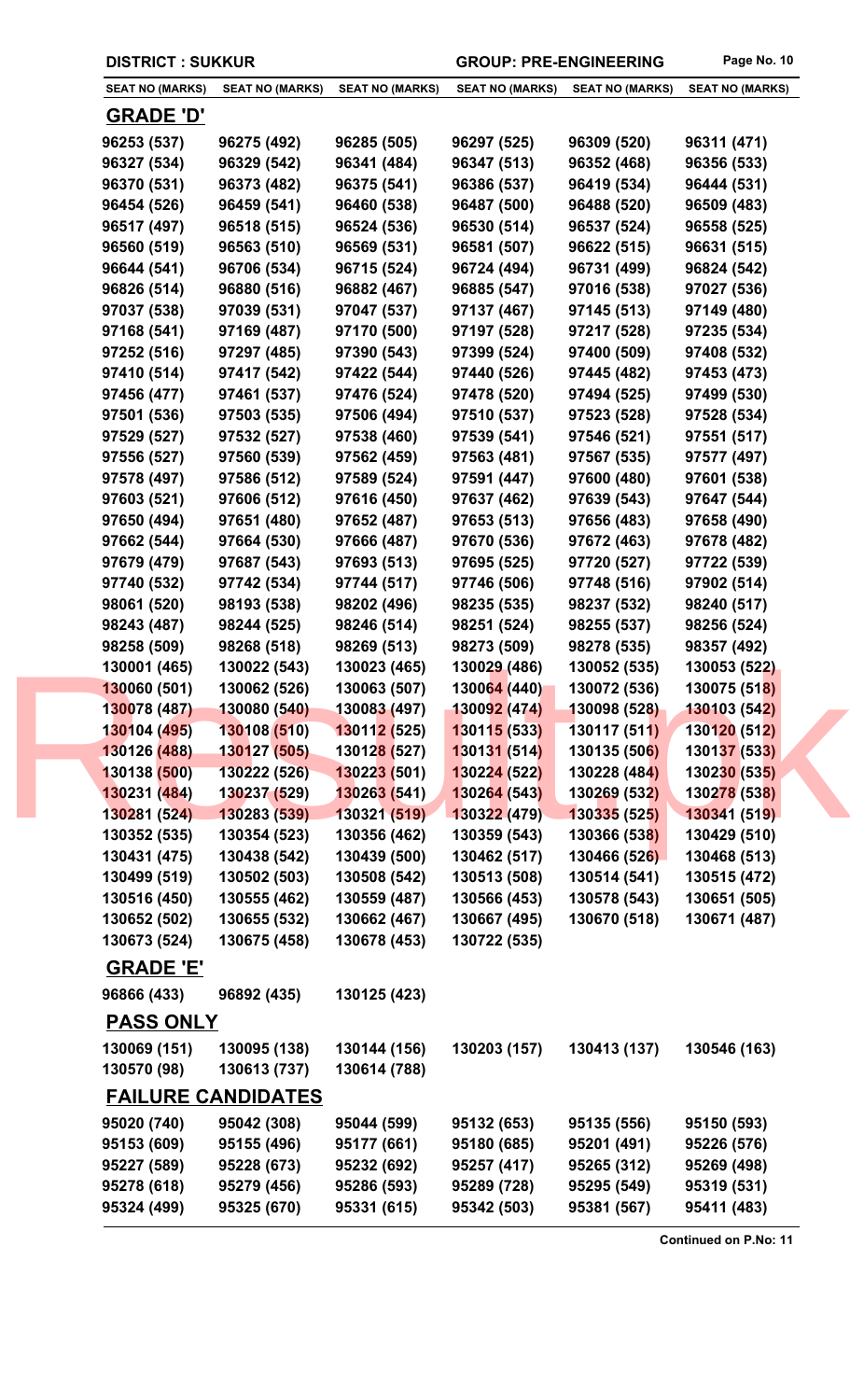| <b>SEAT NO (MARKS)</b>     | <b>SEAT NO (MARKS)</b>    | <b>SEAT NO (MARKS)</b> | <b>SEAT NO (MARKS)</b> | <b>SEAT NO (MARKS)</b> | <b>SEAT NO (MARKS)</b> |
|----------------------------|---------------------------|------------------------|------------------------|------------------------|------------------------|
|                            | <u>FAILURE CANDIDATES</u> |                        |                        |                        |                        |
| 95416 (501)                | 95417 (502)               | 95420 (515)            | 95421 (537)            | 95422 (413)            | 95425 (659)            |
| 95427 (579)                | 95429 (512)               | 95430 (493)            | 95443 (591)            | 95445 (529)            | 95450 (544)            |
| 95451 (528)                | 95452 (543)               | 95460 (153)            | 95461 (482)            | 95468 (491)            | 95475 (447)            |
| 95482 (524)                | 95488 (650)               | 95491 (508)            | 95495 (533)            | 95496 (554)            | 95500 (519)            |
| 95523 (533)                | 95524 (594)               | 95530 (638)            | 95533 (482)            | 95543 (529)            | 95563 (593)            |
| 95570 (550)                | 95581 (454)               | 95585 (457)            | 95590 (520)            | 95597 (544)            | 95598 (569)            |
| 95608 (471)                | 95614 (484)               | 95616 (598)            | 95618 (542)            | 95622 (481)            | 95636 (540)            |
| 95642 (474)                | 95643 (495)               | 95647 (523)            | 95648 (573)            | 95654 (653)            | 95656 (528)            |
| 95657 (491)                | 95658 (555)               | 95660 (52)             | 95661 (645)            | 95664 (545)            | 95668 (515)            |
| 95669 (27)                 | 95712 (847)               | 95725 (685)            | 95749 (726)            | 95766 (570)            | 95791 (725)            |
| 95794 (696)                | 95798 (755)               | 95951 (616)            | 95976 (745)            | 96048 (677)            | 96084 (706)            |
| 96163 (612)                | 96171 (717)               | 96176 (552)            | 96252 (541)            | 96260 (515)            | 96265 (534)            |
| 96267 (308)                | 96269 (554)               | 96271 (606)            | 96272 (534)            | 96273 (505)            | 96274 (383)            |
| 96283 (541)                | 96292 (527)               | 96308 (488)            | 96334 (534)            | 96342 (557)            | 96358 (525)            |
| 96380 (457)                | 96382 (453)               | 96401 (495)            | 96403 (553)            | 96404 (562)            | 96405 (512)            |
| 96413 (555)                | 96494 (595)               | 96545 (544)            | 96548 (478)            | 96549 (490)            | 96550 (474)            |
| 96551 (460)                | 96554 (503)               | 96557 (488)            | 96559 (493)            | 96565 (518)            | 96591 (469)            |
| 96705 (266)                | 96712 (467)               | 96721 (533)            | 96752 (606)            | 96772 (370)            | 96783 (572)            |
| 96817 (500)                | 96820 (656)               | 96839 (569)            | 96840 (627)            | 96912 (616)            | 96915 (503)            |
|                            |                           |                        |                        |                        |                        |
| 96924 (598)                | 96931 (422)               | 96933 (466)            | 96941 (524)            | 96942 (596)            | 96954 (530)            |
| 97008 (511)                | 97023 (688)               | 97032 (549)            | 97049 (575)            | 97067 (545)            | 97074 (359)            |
| 97098 (632)                | 97110 (647)               | 97117 (615)            | 97120 (558)            | 97123 (575)            | 97131 (575)            |
| 97147 (535)                | 97156 (559)               | 97158 (607)            | 97160 (502)            | 97173 (596)            | 97185 (623)            |
| 97208 (569)                | 97218 (602)               | 97227 (527)            | 97248 (535)            | 97255 (550)            | 97267 (526)            |
| 97282 (396)                | 97287 (505)               | 97288 (449)            | 97289 (416)            | 97290 (588)            | 97291 (473)            |
| 97294 (560)                | 97295 (416)               | 97298 (549)            | 97300 (486)            | 97301 (486)            | 97306 (426)            |
| 97344 (843)                | 97345 (899)               | 97381 (431)            | 97383 (502)            | 97385 (701)            | 97386 (468)            |
| 97402 (383)<br>97416 (520) | 97409 (461)               | 97411 (486)            | 97413 (528)            | 97414 (451)            | 97415 (484)            |
|                            | 97424 (596)               | 97426 (441)            | 97427 (840)            | 97428 (595)            | 97438 (560)            |
| 97441 (466)                | 97442 (423)               | 97443 (451)            | 97447 (343)            | 97448 (298)            | 97449 (525)            |
| 97450 (418)                | 97451(442)                | 97452(514)             | 97454 (415)            | 97455 (457)            | 97457 (427)            |
| 97458 (482)                | 97459 (526)               | 97460 (510)            | 97463 (486)            | 97464 (508)            | 97465 (494)            |
| 97466 (505)                | 97467 (540)               | 97469 (438)            | 97470 (603)            | 97471 (523)            | 97472 (410)            |
| 97474 (582)                | 97477 (543)               | 97479 (504)            | 97481 (418)            | 97482 (521)            | 97486 (559)            |
| 97489 (135)                | 97504 (475)               | 97505 (472)            | 97507 (405)            | 97508 (461)            | 97509 (478)            |
| 97516 (397)                | 97518 (548)               | 97519 (355)            | 97520 (457)            | 97522 (445)            | 97524 (432)            |
| 97525 (487)                | 97526 (451)               | 97527 (552)            | 97535 (458)            | 97536 (394)            | 97547 (459)            |
| 97552 (477)                | 97553 (429)               | 97554 (410)            | 97555 (497)            | 97557 (405)            | 97558 (368)            |
| 97559 (368)                | 97564 (421)               | 97565 (436)            | 97566 (452)            | 97568 (460)            | 97569 (526)            |
| 97570 (478)                | 97574 (354)               | 97579 (476)            | 97580 (491)            | 97581 (588)            | 97582 (542)            |
| 97583 (563)                | 97584 (493)               | 97590 (514)            | 97592 (437)            | 97594 (500)            | 97595 (417)            |
| 97597 (426)                | 97602 (527)               | 97604 (375)            | 97605 (387)            | 97607 (485)            | 97608 (468)            |
| 97609 (478)                | 97610 (489)               | 97611 (412)            | 97612 (498)            | 97613 (423)            | 97614 (344)            |
| 97615 (423)                | 97617 (478)               | 97619 (426)            | 97623 (423)            | 97624 (420)            | 97625 (466)            |
| 97626 (547)                | 97627 (501)               | 97628 (477)            | 97629 (525)            | 97630 (430)            | 97632 (453)            |
| 97635 (541)                | 97640 (509)               | 97646 (456)            | 97648 (365)            | 97649 (478)            | 97660 (446)            |
| 97663 (453)                | 97667 (438)               | 97673 (514)            | 97674 (493)            | 97675 (450)            | 97676 (576)            |
| 97680 (434)                | 97681 (482)               | 97684 (487)            | 97688 (540)            | 97696 (569)            | 97699 (505)            |
| 97701 (490)                | 97703 (525)               | 97705 (536)            | 97707 (438)            | 97708 (446)            | 97710 (490)            |
| 97711 (435)                | 97715 (239)               | 97716 (380)            | 97717 (440)            | 97718 (476)            | 97719 (325)            |
| 97721 (496)                | 97724 (469)               | 97726 (452)            | 97727 (330)            | 97728 (547)            | 97730 (464)            |